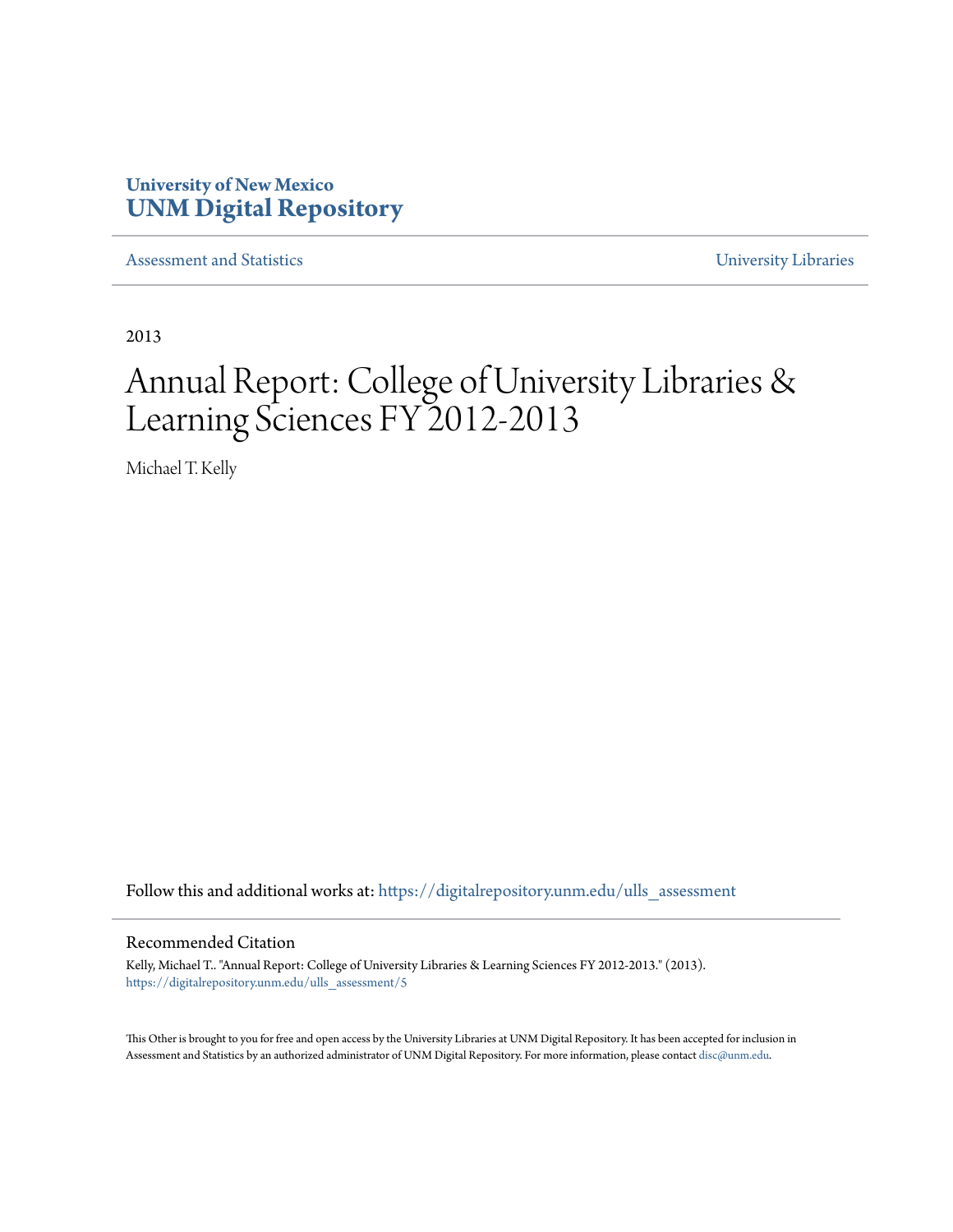#### **Annual Report College of University Libraries & Learning Sciences Michael T. Kelly, Interim Dean FY 2012-2013**

#### **Accomplishments**

Fiscal Year 2012-2013 marked a turning point in the history of University Libraries. After a year of planning and effort University Libraries has transformed into the College of University Libraries and Learning Sciences (UL&LS) in recognition of the merger of the Organizational Learning and Instructional Technology (OLIT) program from the College of Education into University Libraries. The OLIT program was also rechristened as the Organization, Information & Learning Sciences (OI&LS) Program and Informatics courses already being taught by library faculty were merged into OI&LS.

Other significant accomplishments for the year included:

- A UNM-wide celebration of the acquisition of our ceremonial three millionth volume was held on April 1st, 2013 and a souvenir a commemorative publication edited by Steven R. Harris was published.
- A new set of webpages, re-organized and re-designed from the ground up using the new UNM content management system was deployed.
- The Math Learning Lab opened in Centennial Science and Engineering Library as a cooperative project with the President's Office and the College of Arts and Sciences.
- The Zimmerman Library Master Plan was completed in cooperation with the Office of Capital Projects and Planning and Campus Development and plans are being made for the creation of a long-awaited Learning Commons opening Fall 2014.
- This year the University Libraries successfully negotiated the acquisition by gift of over 1000 boxes of Senator Jeff Bingaman's papers. Along with the Senator's papers came the opportunity of retrieve the digital archives of the Senator and his office (computer files).
- In the area of grants, the unit completed all requirements of the first National Endowment for the Humanities (NEH) National Digital Newspaper Program in New Mexico grant. The project made 33 historic New Mexico newspapers available via the Library of Congress. This year a second supplement NEH grant was awarded to fund an additional two-year project.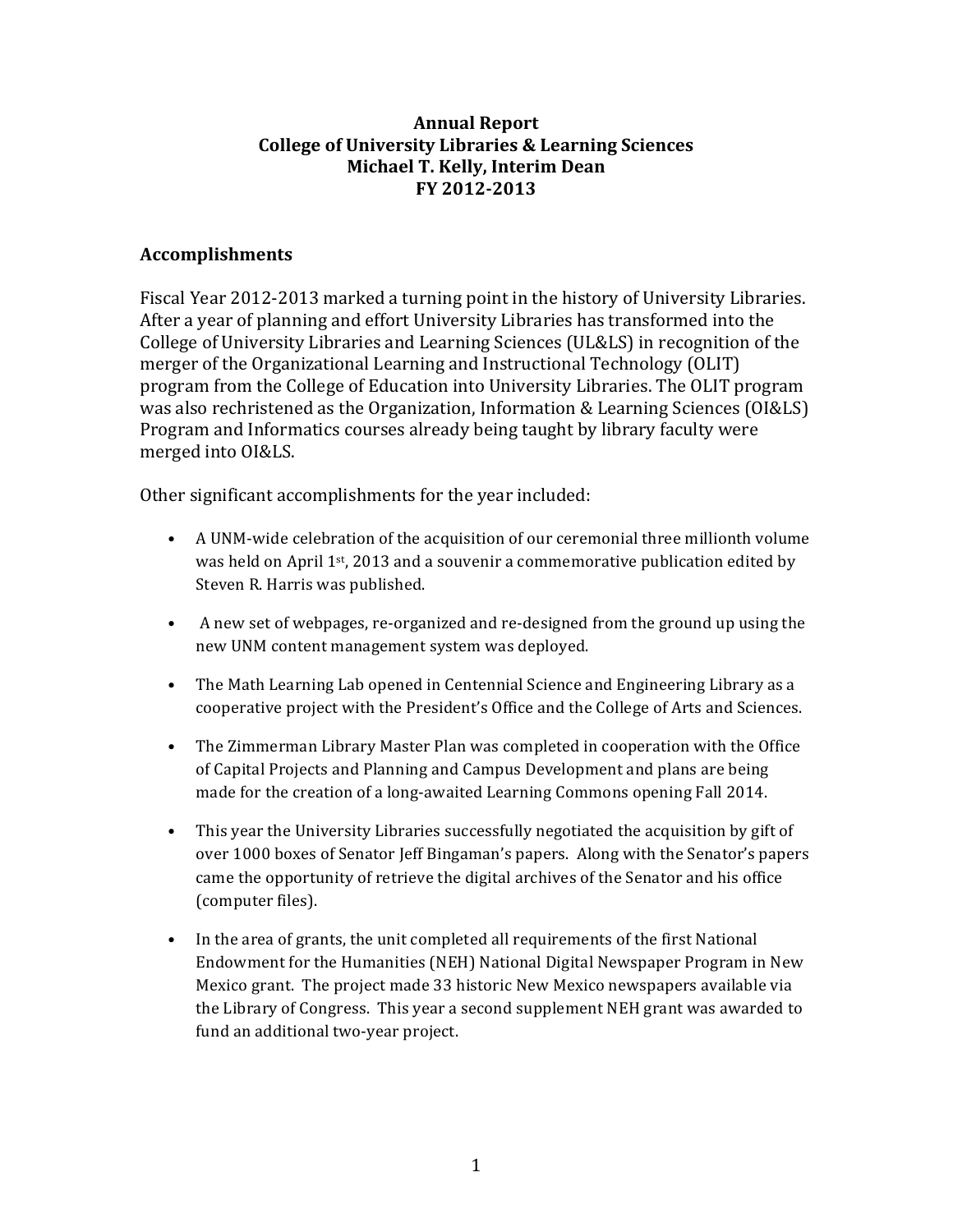## **Future Plans**

In the fall of 2013 we will celebrate another milestone in the history of the library with a celebration of the 75<sup>th</sup> anniversary of the opening of Zimmerman Library. Zimmerman Library opened in the spring of 1938 and has remained in continuous use and is often referred to as the "heart of campus". Plans for celebration include the screening of an original documentary, an anniversary party, tours and other special events. A booklet on the history of Zimmerman Library will be produced and the entire UNM community will be invited to participate.

Another milestone for 2013-2014 will be the purchase and implementation of a new online cataloging and circulation system which will require the united efforts of many library units.

The UL has a well-developed strategic plan that guides our decisions. Among our goals for the future are:

Make the distinction between discovery and collections disappear for the library user: anything they can discover will be delivered to them with as few barriers as possible.

- Create simpler request tools and faster delivery methods
- Improve web pages and search tools
- Upgrade the library catalog to improve the discoverability of our content
- Acquire or create more digital content

Provide the people, spaces, tools, and support for student collaboration and creation.

- Create flexible spaces for group study, multi-media projects and presentation practice
- Use Universal Design principles to give equal access to all regardless of disability

Credit Course Development

• Develop credit courses to fill gaps in UNM offerings in the areas of information management and learning sciences

## **Overall Library Service and Collection Information**

University Libraries is the largest academic library system in the state with the most print and electronic resources as well as the most space for students. UNM funding of University Libraries collections currently ranks 86 out of 115 academic research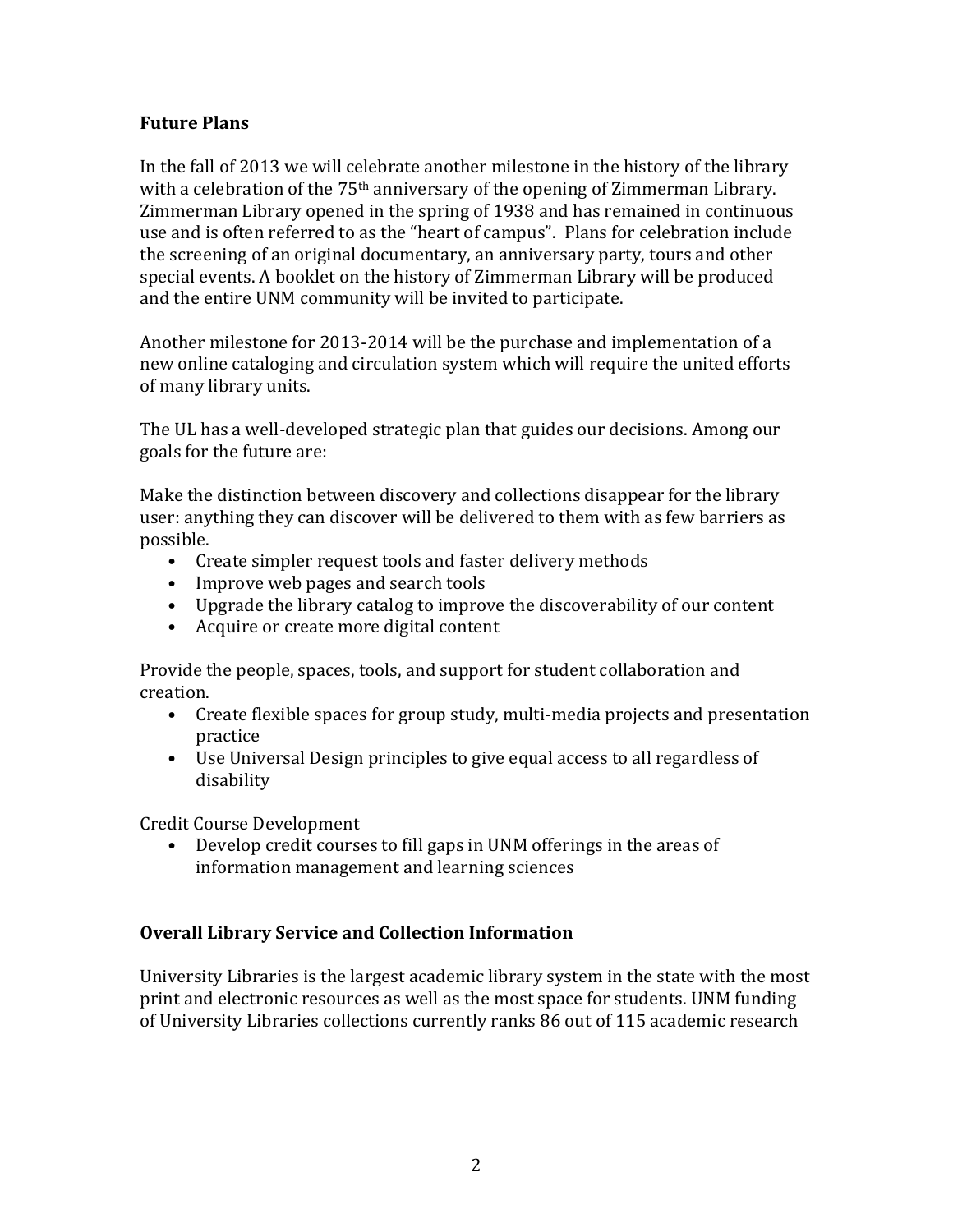libraries in the country where 1 is the highest ranking. $^1\,$  This is down from last year (ranked 83).

University Libraries (UL) serves every undergraduate, graduate student, Continuing Education student, Evening and Weekend Degree student, faculty member and staff member.

- Nearly 1.5 million visits are paid to the UL per year.
- Nearly 3 million visits were paid to the library website which does not include a count of visits paid to the many subsidiary sites we maintain.
- There were approximately 4.5 million database searches this past year
- Approximately 2.5 million full text articles were retrieved this past year

The physical library is comprised of Zimmerman Library, Centennial Science and Engineering Library, Fine Arts & Design Library, Parish Memorial Library for Business and Economics, and the Center for Southwest Research and Special Collections. The library hosts an extensive set of web pages that provide online services and electronic collections 24/7. University Libraries also licenses eresources for the UNM branch campuses and provides information services at the UNM West Campus in Rio Rancho.

## **Collections**

- Over 3 million cataloged volumes
- Over 67,300 electronic and print journal subscriptions
- 617,760 ebooks
- 713,958 government documents
- 14,569 linear feet of manuscripts and archives
- 235,546 maps
- 50,936 audio, film and video items
- Over 124,000 items in 797 digital collection
- and much more

## **Technology & Facilities**

- 73 laptops
- 300 desktop computers (including 100 newly replaced)
- printers, copiers and microform readers
- 6 learning labs for library instruction
- 47 group study rooms wireless connectivity in all locations
- 139 hours of open facilities

## **Instruction and Reference**

- 745 classes taught
- 13.310 students in the above
- 25,723 reference questions answered
- 14 service points including Ask a Librarian
- Info Management courses offered online for credit and OLIT courses for credit in fulfillment of BS, MA, PhD degrees

<sup>&</sup>lt;sup>1</sup> Info derived from Association of Research Libraries (ARL) Library Investment Index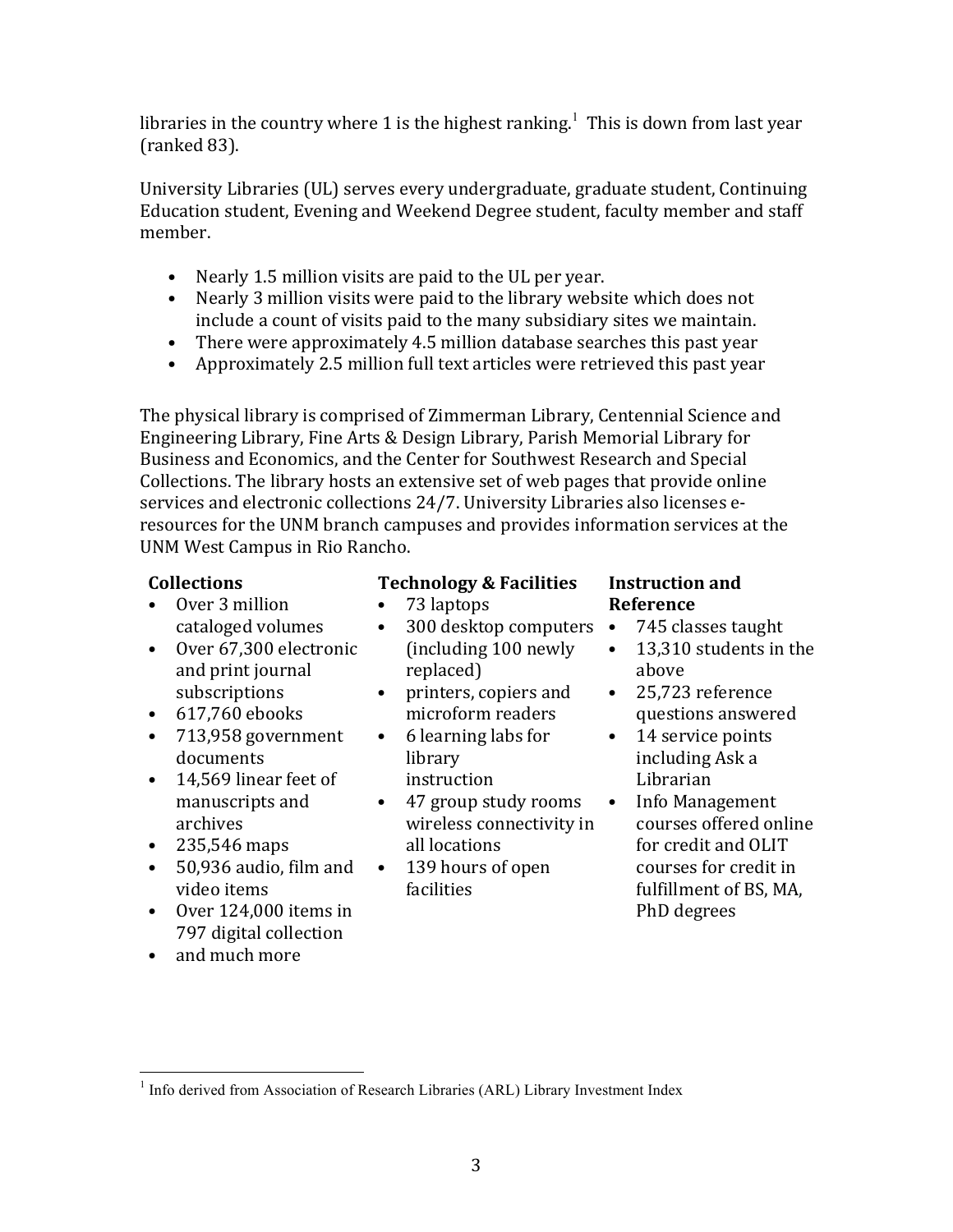#### **Administrative Services Annual Report July 1, 2012-June30, 2013 Holly Phillips, Director**

The Administrative Services unit was reorganized under the leadership of a newly appointed Director of Administrative Services. Administrative Services is comprised of Dean's Office administrative staff, budget and cost management staff and employee resources. The reorganization is intended to better support the dean, deputy dean and two associate deans as well as provide events coordination and operational support to the organization. In addition, the unit also provided part time support to the OI&LS program. Two staff (Operations Specialist and Administrative Coordinator) were hired with plans to hire a third. Senior administrative support had not previously been formalized to cover all deans, as well as include operational support. In addition the Administrative Services unit supported the dean in development activities.

The unit provided extensive coordination and support in the months leading up to the Three Millionth Volume Celebration on April 1, 2013. This event was a milestone celebration for the library as well as for the University. The Administrative Services unit was also able to successfully coordinate the Fall 2012 and Spring 2013 OI&LS program convocations, in support of the UL's new role as a degree granting college at UNM. In addition, the unit was called upon to cover employee resources functions due to a retirement. Administrative staff managed the hiring process for faculty, staff and temporary part-time faculty, coordinating annual staff performance and faculty reviews. The Administrative Services staff also received training in advisement and SharePoint, to better support senior administration as well as the organization.

#### **Plans for the Future**

- review procedures and policies in order to find ways to streamline and reduce paper
- develop in-house expertise with Sharepoint
- revisit the project management forms and procedures
- explore ways to improve the internal budget process and reports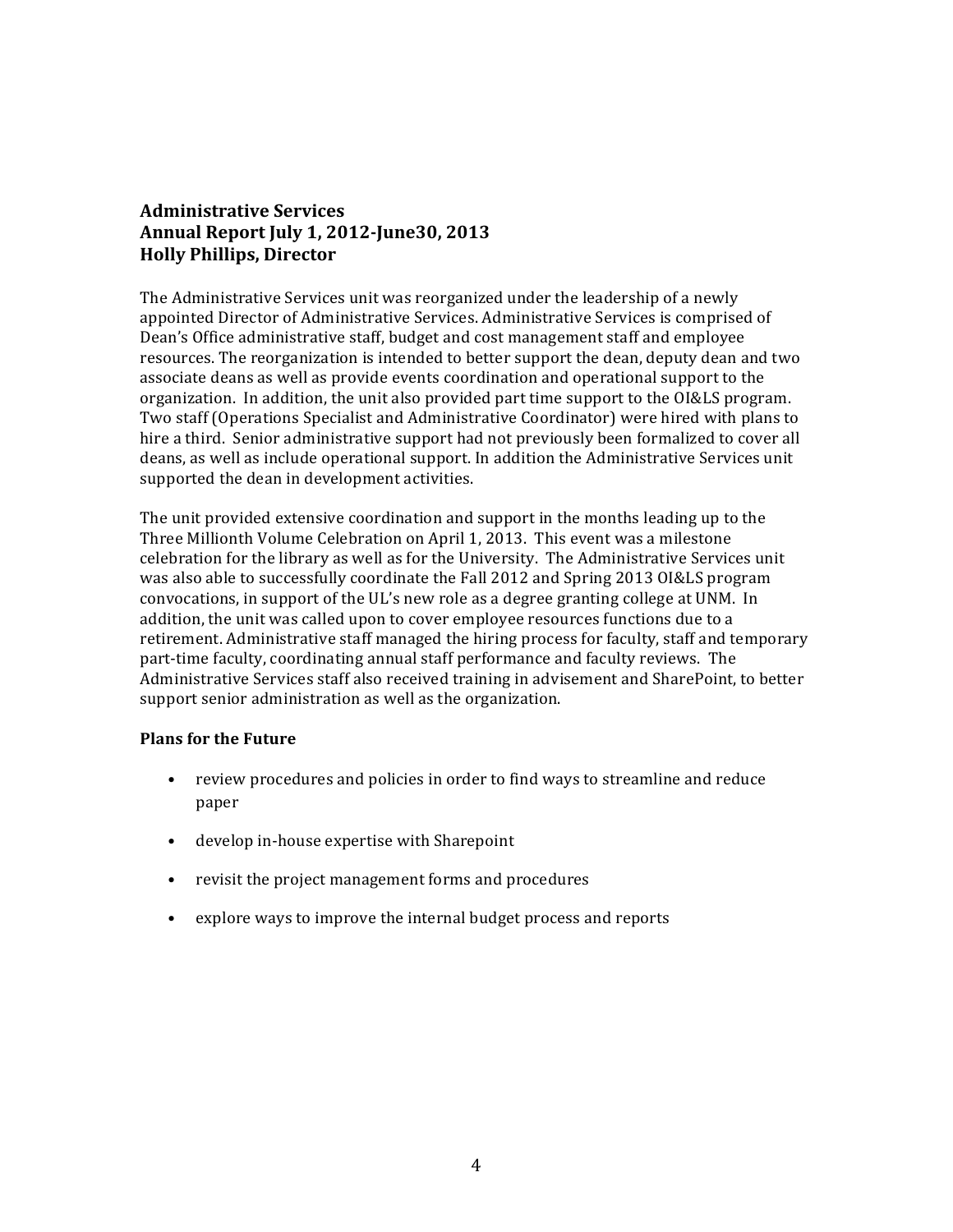## **Academic and Research Technologies Dale Hendrickson, Director Annual Report July 1, 2012 – June 30, 2013**

Academic and Research Technologies supports the technology needs of both employees and library users both in the library and virtually. ART supports 850 computers and a complex system of servers that underlie our electronic resources.

## **Significant Accomplishments**

#### **FY12/13**

- MaLL implementation
- Improvements to VM management (V Center)
- Improve storage flexibility
- Improvements to student and public printing infrastructure
- Implementation of Application Life Cycle Process
- Implementation of new web presence for UL

#### **Significant Plans for the Future**

#### **FY13/14**

- Upgrade of student and public printing systems
- Pilot implementations of Moodle, Commons in a Box, Digital Object Identifier System, Symbiota
- Major upgrades for the digital asset management systems, CONTENTdm and Dspace
- Major upgrade and enhancements for the room reservation system
- Increase checkout laptops with the addition of Apple MacBooks
- Pilot of android, iOS, and Windows 8 mobile devices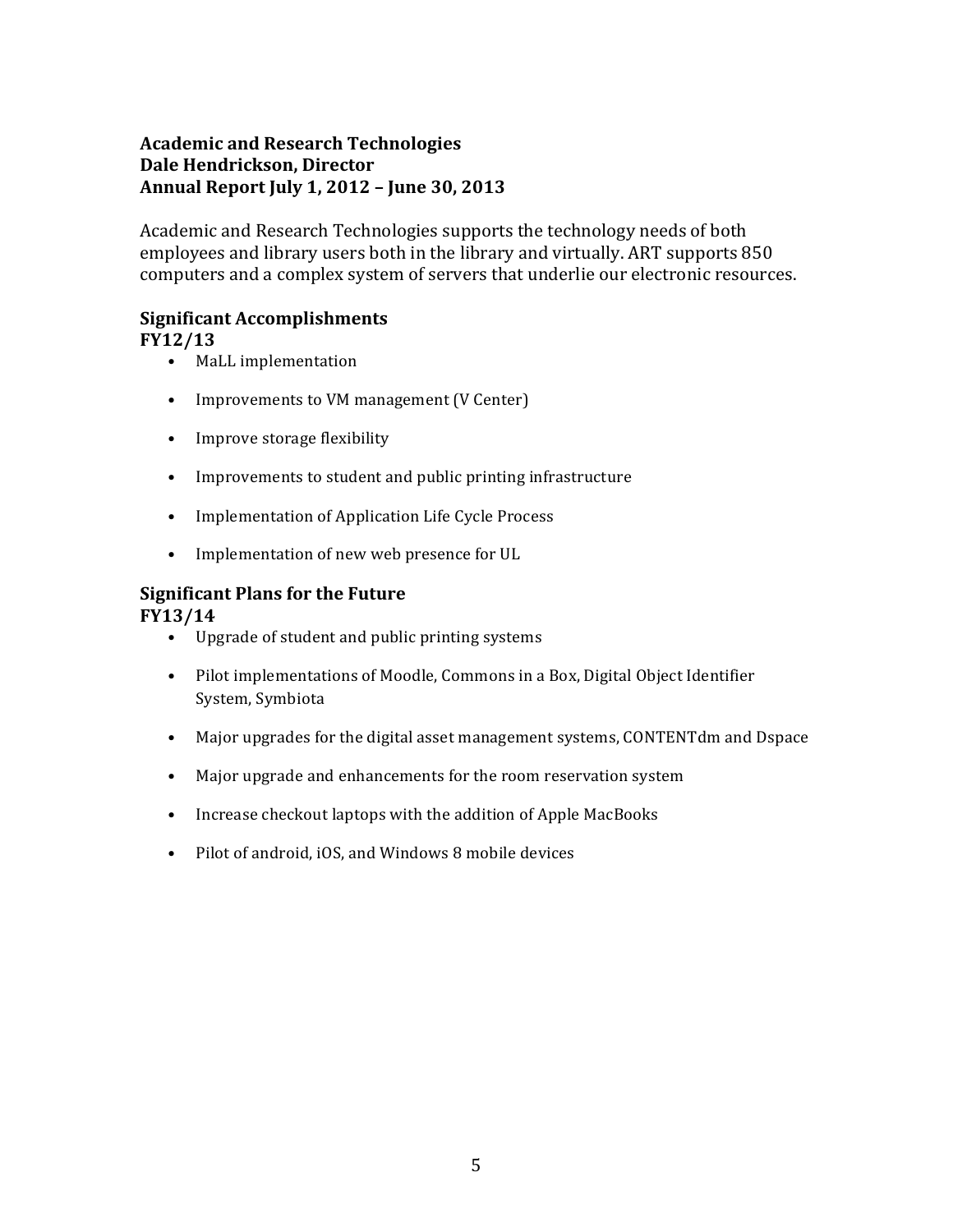## **Discovery, Acquisitions, and Consortial Services (DACS) July 2012-June 2013 Rebecca L. Lubas, Director, Discovery, Acquisitions, and Consortial Services**

#### **Significant developments During the Academic Year 2012-2013**

Much of DACS' activities were focused on collections and discovery improvement, especially the major strategic goal of selecting a next generation discovery and integrated library system (on-line catalog and circulation system).

#### **Organizational Streamlining**

In January, LIBROS Coordination, Cataloging & Discovery Services, and Acquisitions combined for form a new department, Discovery, Acquisitions, and Consortial Services (DACS).

#### **LIBROS Coordination**

A major focus of the LIBROS group's time this year was preparation for a Request For Proposal (RFP) for a new integrated library system to replace our aging Millennium product and ideally other components, such as the discovery layer, that we have acquired over the years. The first phase was the drafting of functional requirements. The committee included members of LIBROS, Cataloging, Access Services, the Web Committee, and two LIBROS consortium members outside UNM. The current market was surveyed and the selections of similar institutions were examined. The RFP was released on 26 June, 2013.

Personnel hours were added to LIBROS by the shifting of appointment of the Library Services Coordinator for LIBROS Circulation. As the majority of the "Ask A Librarian" LIBROS questions are circulation-related, this was very helpful in our improvement of customer service.

LIBROS Coordination also continued with cleanup projects from the results of last year's audit. One of these projects was the separation of accounting units of UNM, UNM Law, and New Mexico Tech.

#### **Electronic Resources**

The Electronic Resources Team continued to provide access and problem solving for our growing collections. Staff on the team spent significant time training the Director of DACS. More staff were included in the team meetings, including the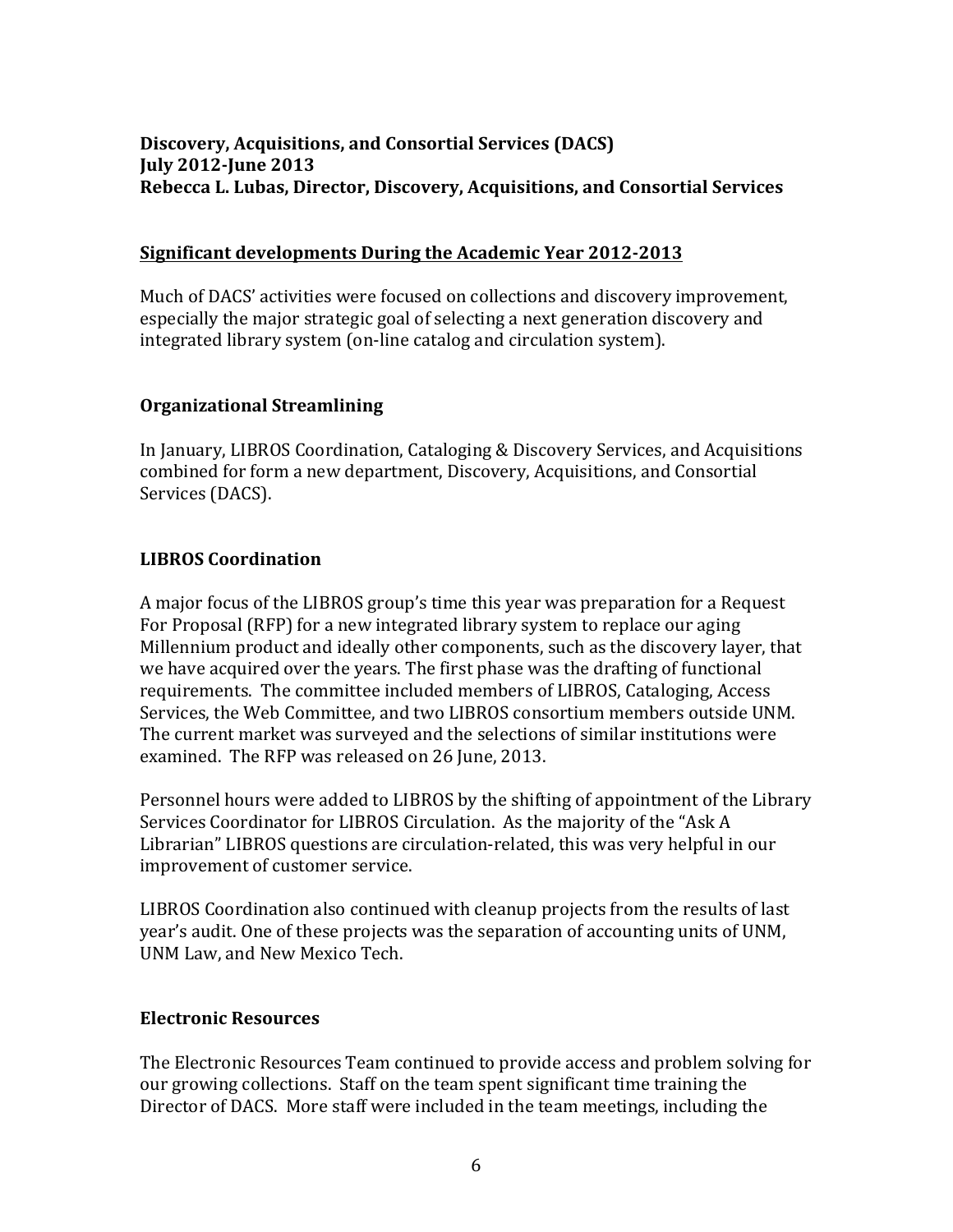Metadata Librarian who took on responsibility for our Discovery Layer. The Team continues to be understaffed for the volume of our budget devoted to electronic resources, but we have plans to address this in the next fiscal year.

## **Acquisitions**

Upon the creation of the new department, a high priority was to fill the vacant Operations Manager position, which we succeeding in doing just in time for the new hire to perform fiscal close. 

Acquisitions staff has been deeply involved in collections management projects, such as assisting with the deselecting of print versions of JSTOR titles and the resulting databases issues.

Acquisitions also worked with our approval plans this year to either improve existing plans (YBP) or begin new ones (children's literature, Theodore Front for music).

## **Cataloging**

Cataloging created access for many titles this year. We cataloged 16,121 unique titles in LIBROS, which included books, videos, music scores, sound recordings, and electronic resources. This number is up from last year's 15,509 total. Catalogers continue to enrich metadata for records in WorldCat, which are shared amongst libraries around the world.

The work supply this year was a mix of new receipts and gifts. We also continue to support Access Services in the effort to convert titles classified in Dewey to Library of Congress.

Catalogers in DACS trained to be certified to create RDA NACO (The national-level name authority governing body) headings this spring by attending workshops (mostly in webinar format) and having their work reviewed by a Library of Congress representative.

Cataloging has also continued to work with our colleagues in the Center for Southwest Research to provide cataloging and metadata support.

## **Google Search Appliance (GSA) or "SearchUNM"**

This project is a collaboration between the UL Cataloging and campus Information Technology (IT). We added functionality this year with the addition of an interactive maps tab.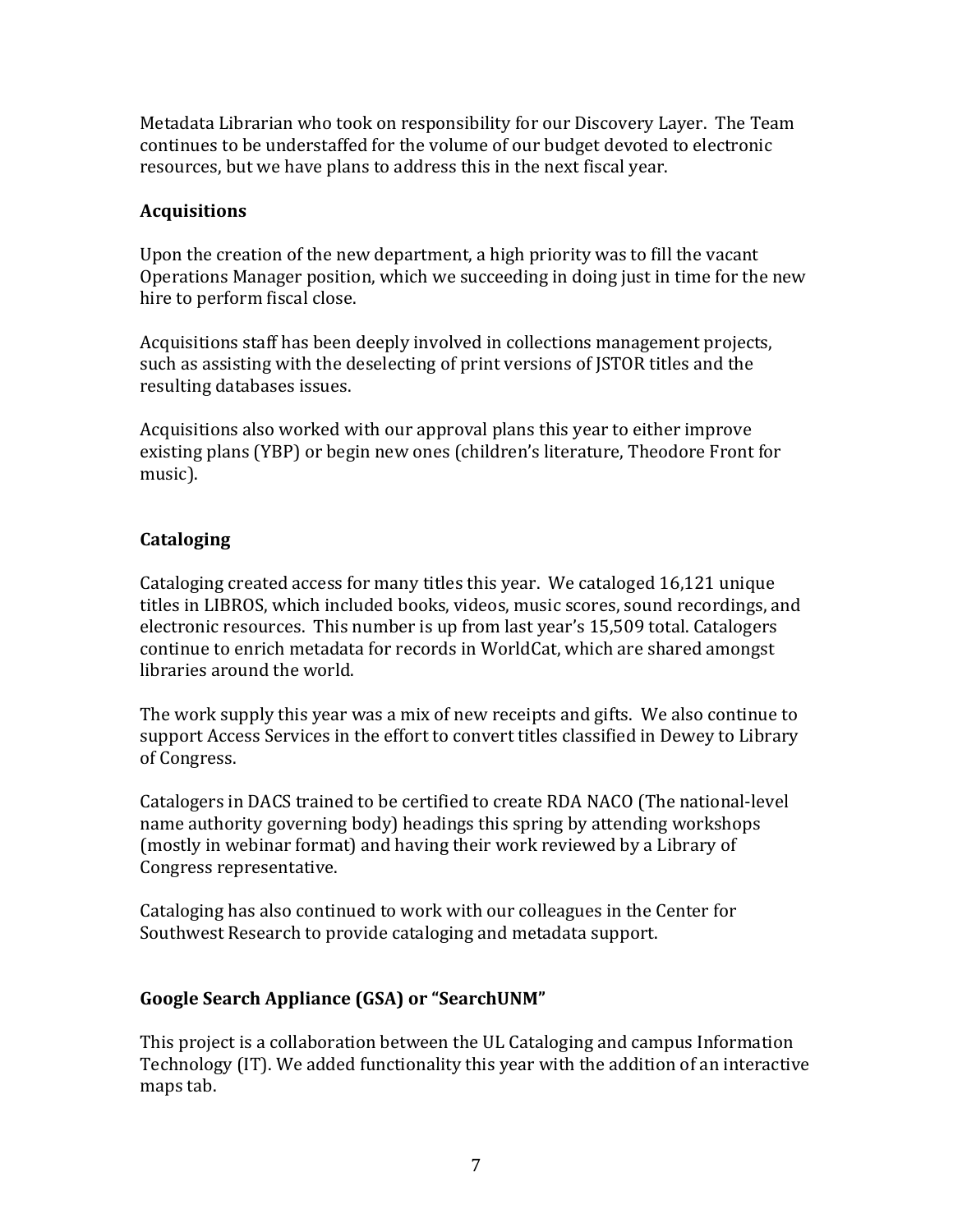## **Significant Plans and Recommendations for the Near Future**

## *Staffing*

In the next year DACS has plans to hire a tenure track Metadata and Discovery Services Librarian, an Operations Manager for Collections, a Library Services Coordinator for Cataloging, and a Project Migration Librarian (a temporary position).

## *Exploring a New System*

The RFP process for a new Integrated Library system (online catalog) and Discovery system was active at the end of FY13 and will conclude during FY14. The implementation of the new system and the supporting projects will commence in FY14.

The new systems will signal major changes in workflow design in DACS.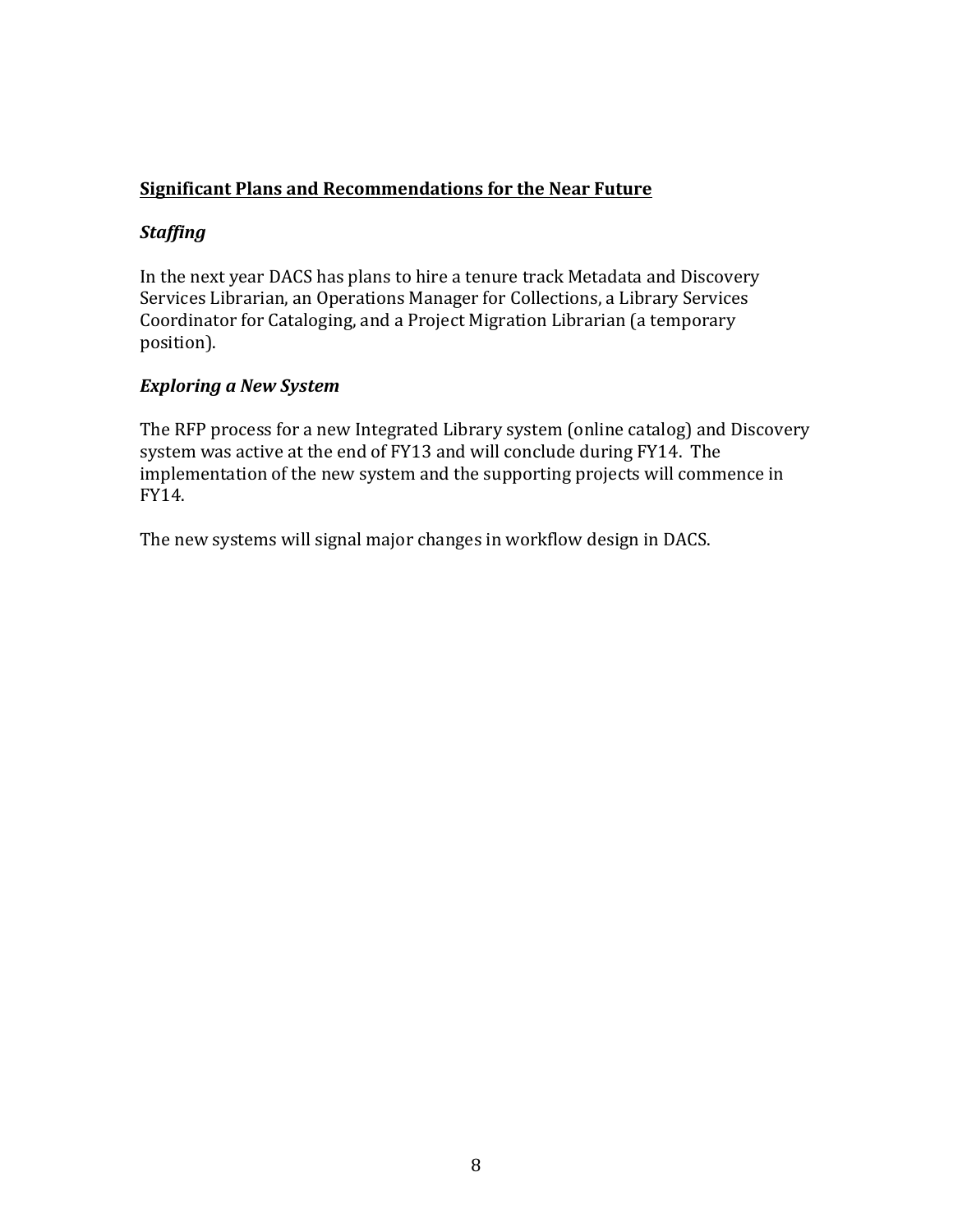## **Facilities and Access Services Annual Report Nancy K. Dennis, Associate Dean July 1, 2012 to June 30, 2013**

These accomplishments represent the work undertaken by units within Facilities and Access Services in 2012/2013 in addition to the day-to-day and ongoing responsibilities to: maintain over 427K square feet of library space, open four libraries for over 130 hours per week during the academic year, serve over 1.5 million visitors, provide over half of the total printing and copying services on campus, circulate more than 200K items annually, answer reference and information questions at service desks and from Ask-A-Librarian virtual service, host the eReserves site that receives over 1 million hits per year, process 100,086 Interlibrary Loan requests, and fill 9,256 Library Express requests for UNM patrons from UL collections.

**Access Services –** responsible for the staffing of all public service circulation and tier-1 reference desks, and collection maintenance of 3M volume collection:

#### **Centennial Science and Engineering Library (CSEL)**

- Plan space and collection moves in preparation for Mathematics Learning Lab (MaLL) Lower Level 1
- Facilitated construction of MaLL Oct 2012-Jan 2013. Opened for classes January 14, 2013
- 60% increase in CSEL gate count due to MaLL classes and tutoring
- Purchased new high resolution/large format scanner for student use
- Leaks persist from condensation, poor sealing and pipe failures in LL1 mechanical room causing damage in circulation and Map and Geographic Information Center in LL2 areas

#### **Fine Arts and Design Library (FADL)**

- Instituted training program for new staff transfers and student hires with a focus on enhancing customer service and collection maintenance projects.
- FADL named one of the best places to study in Daily Lobo survey
- Began plans for consolidating public services into a single service point which necessitates the remodel of the service desk and the rearrangement of the reference collection and printing/copying/scanning technology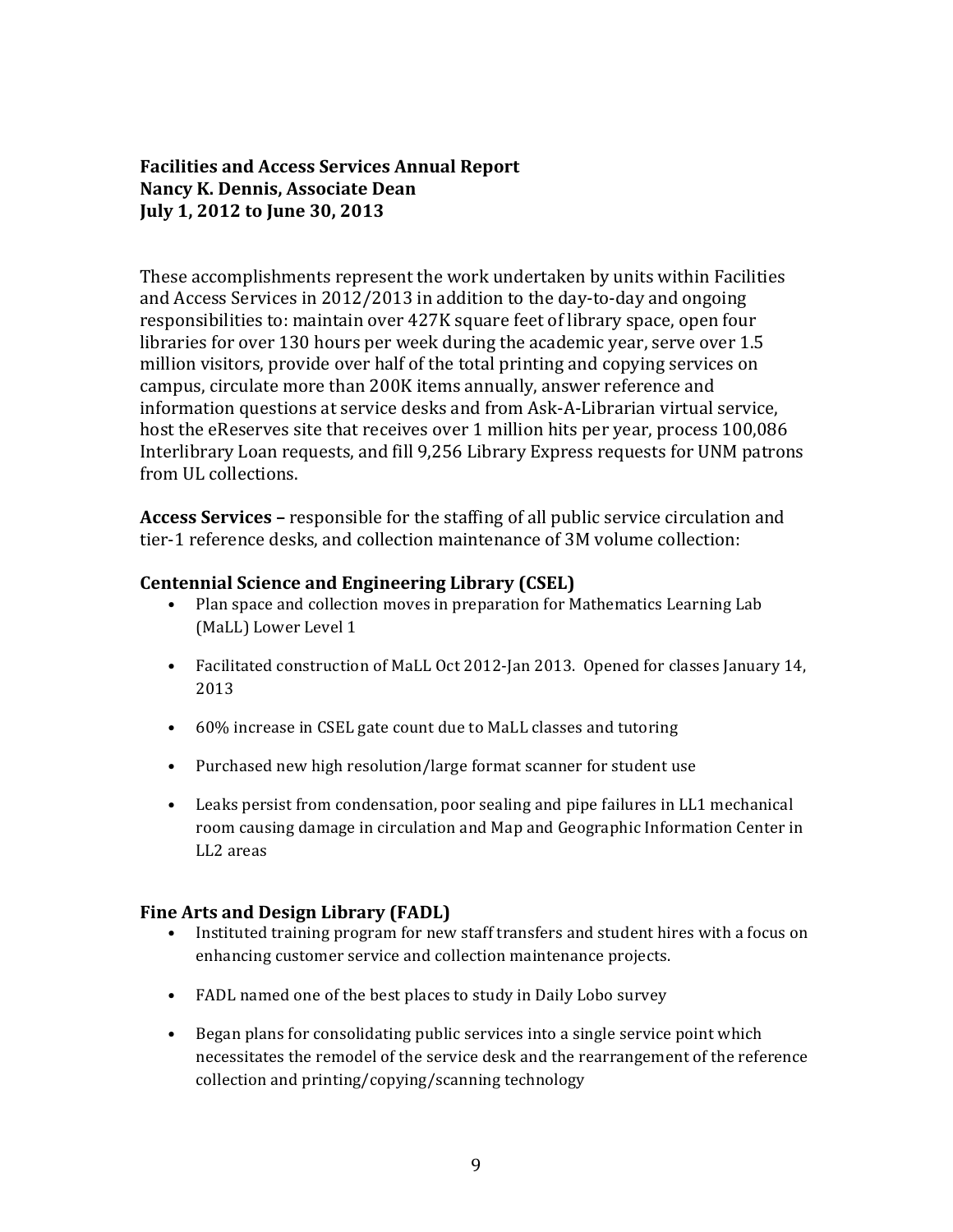• Purchased new high resolution/large format scanner for student use

#### **Parish Memorial Library (PML)**

- Completed collection maintenance projects e.g. book inventory, maintenance weeding, re-cataloging Dewey collection
- Coordinated general facility cleaning by custodial and PPD personnel
- Provided one-day per week library services at UNM West campus

#### **Zimmerman Library –**

- Provided 24/5 Extended hours service during academic year with 2.75FTE staff and students
- Planned for and deployed LoboCa\$h card machines on printers/copiers
- Purchased new high-resolution scanner for student use
- Supported and hosted the University Provost's Office Promotion and Tenure documents for all academic departments using our electronic course reserve system
- Continued to re-allocated space on first floor reference area to accommodate improved student study spaces and technology; shifted reference collections into Tower levels and floors 2 and 3
- Completed collection shifts and consolidation on  $2<sup>nd</sup>$  and  $3<sup>rd</sup>$  floors to improve findability of materials; shifted materials to ZIM basement compact shelving
- Planned and began journal inventory and removal of JSTOR titles
- Created popular reading collection
- Created Children's Collection and associated Reading Area on 3rd floor
- Continue planning for future remodel and creation of first floor combined service desk and Learning Commons

#### **Facilities Services**

Facilities Services is responsible for the management and security of over 427K square feet of library space:

• Facilitated construction of Math MaLL in Centennial Science and Engineering Library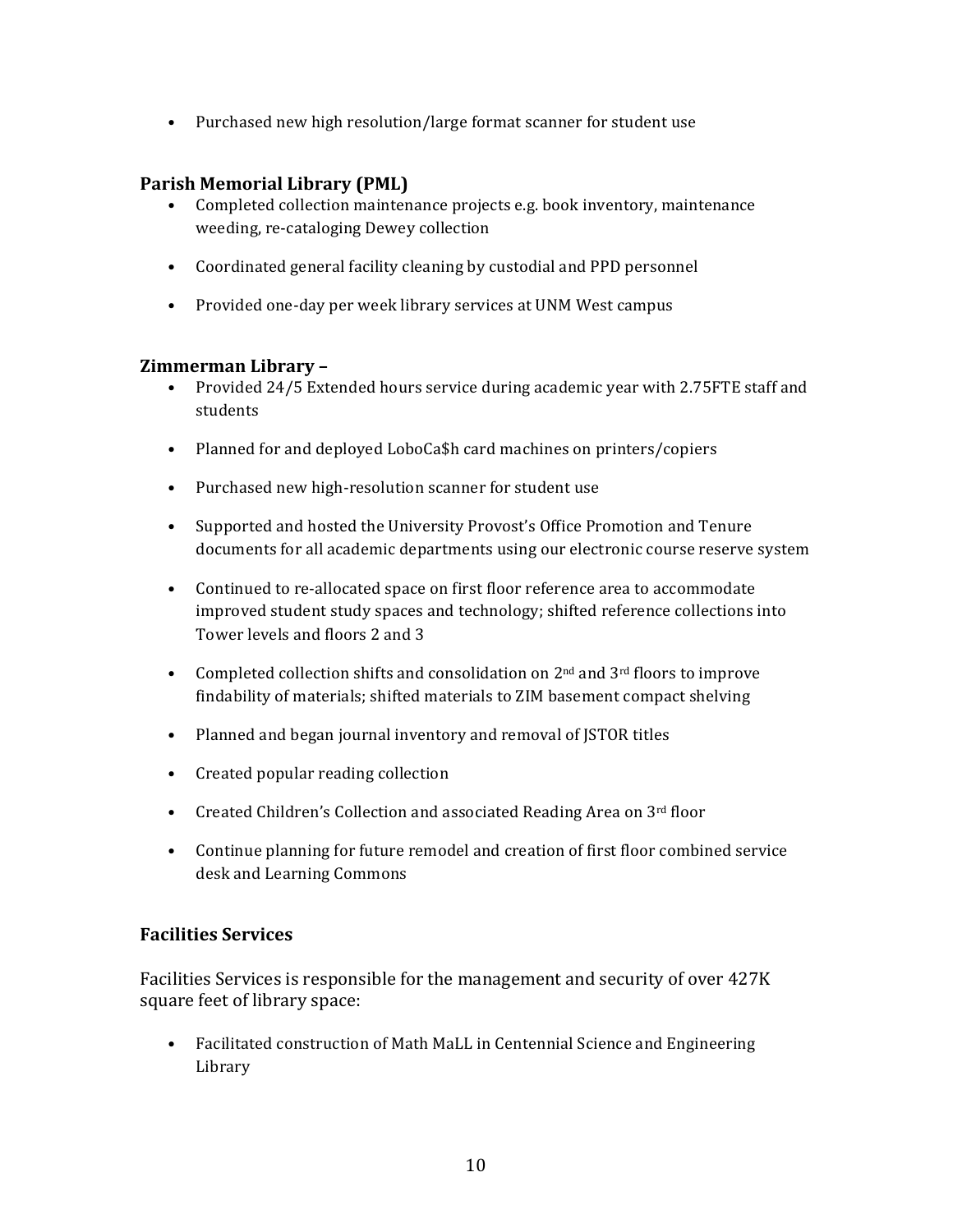- Contributed to Zimmerman Library Master Plan, including student Learning Commons, and combined service point
- Completed Graduate Commons construction location on  $2<sup>nd</sup>$  floor of Zimmerman Library
- Assisted in Organization, Information & Learning Sciences re-location to Zimmerman 2nd floor offices
- Facilitated access to Zimmerman Library West Wing for PPD/Remodel of north hall restrooms
- Participated in CSEL Master Plan with Campus Planning and Development and Office of Capital Projects
- Coordinated receipt of over 1,700 archival boxes of materials comprising Bingaman Collection
- Contributed to planning and implementation of Zimmerman Library 75<sup>th</sup> Anniversary
- Continued refurbishment of Dean's suite including painting and wood door assembly installed in workroom 208.
- Facilitated basement, first, second and third floor lighting controls in Zimmerman Library by PPD
- Completed *Retrofitting Buildings for Efficiency* course

#### **Interlibrary Loan and Library Express Services**

- A total of 100,086 requests were received and processed, a 2% increase in requests from previous year including:
	- o 39,822 requests to borrow materials and 9,256 LibExpress requests for UNM patrons at a cost of borrowing \$32,991.50 on invoices and \$17,970.61 on copyright fees
	- o Processed 51,008 loan requests from other libraries
	- Facilitated the direct purchase of 1,111 items via Purchase on Demand program based on requests from UNM users

## **Ask a Librarian**

Ask a Librarian is the virtual reference and information service provided to the UNM community and 20 LIBROS libraries via chat, text, email and phone. There were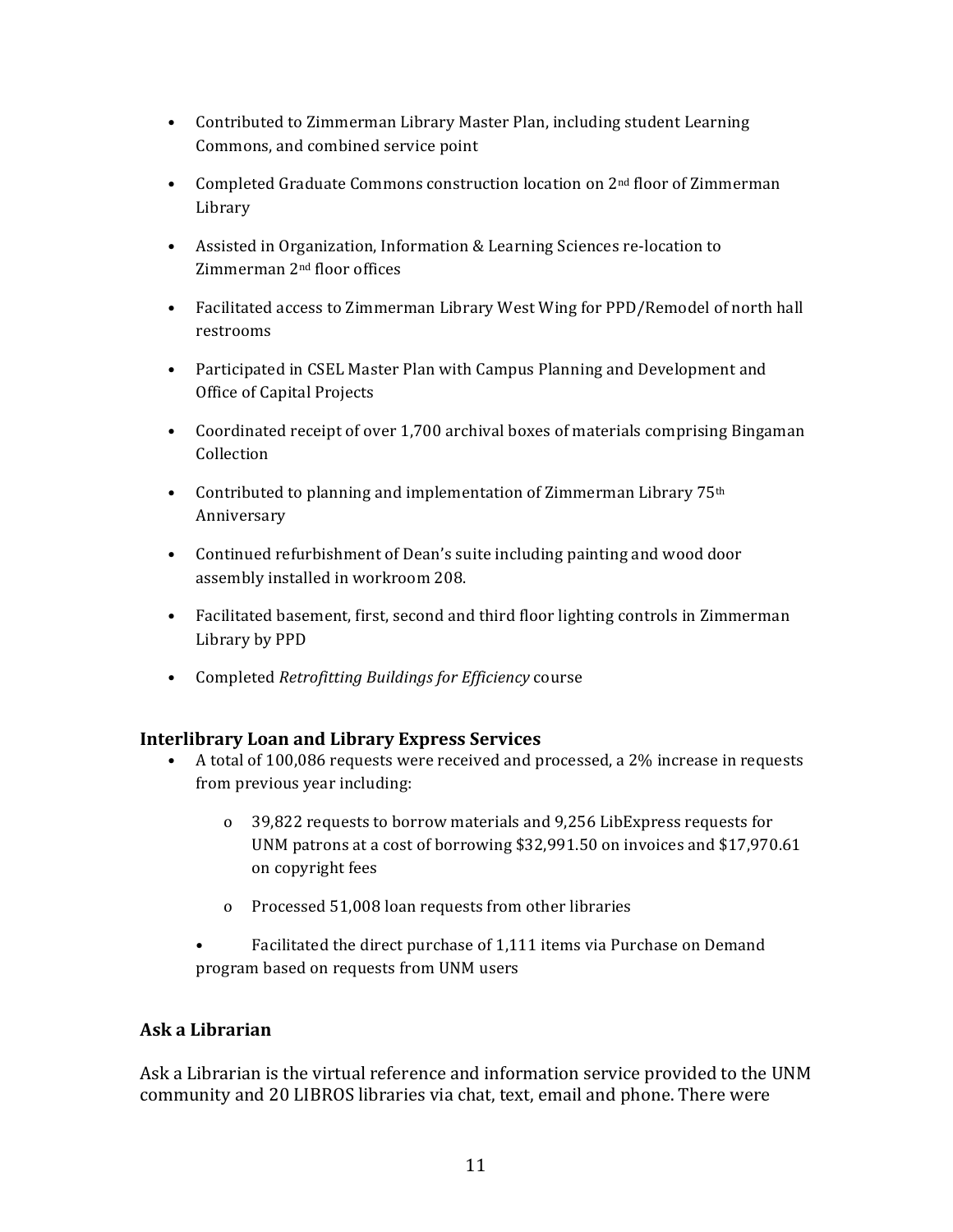#### 9,576 transactions.

- Planning, purchase and implementation of new software and hosted service; Altarama's RefChatter and RefTracker.
- Trained all Ask a Librarian agents on new software and expanded service to include texting
- Coordinated agent subject training sessions on eBooks, Biology and Life Sciences, CSWR, and locating dissertations
- Chat widget added to library webpage
- Link from UNM Blackboard to facilitate access for distance students and at point of need

## **Facilities and Access Services Plans and Recommendations 2013-14**

- Complete planning and building of Zimmerman Library Learning Commons, Combined Service Point, remodel of  $1<sup>st</sup>$  floor south side bathrooms, and reorganize employee workspaces
- Plan for new workflows, streamlined services and staffing models at new Zimmerman service desk
- Obtain a storage facility with 15,000 to 30,000 square feet that is fully functional (HVAC, security, office space, warehouse/compact/cantilever shelving, phone, data etc.)
- Coordinating with PPD, address source of persistent leaks in CSEL
- Complete FADL remodel of service desk and replace carpet in entry
- Design and implement customer survey of the Ask a Librarian service
- Continue to clean and refurbish spaces and furniture in Parish Memorial Library
- Recruit and hire Senior Operations Manager, Zimmerman Library and Director of Access Services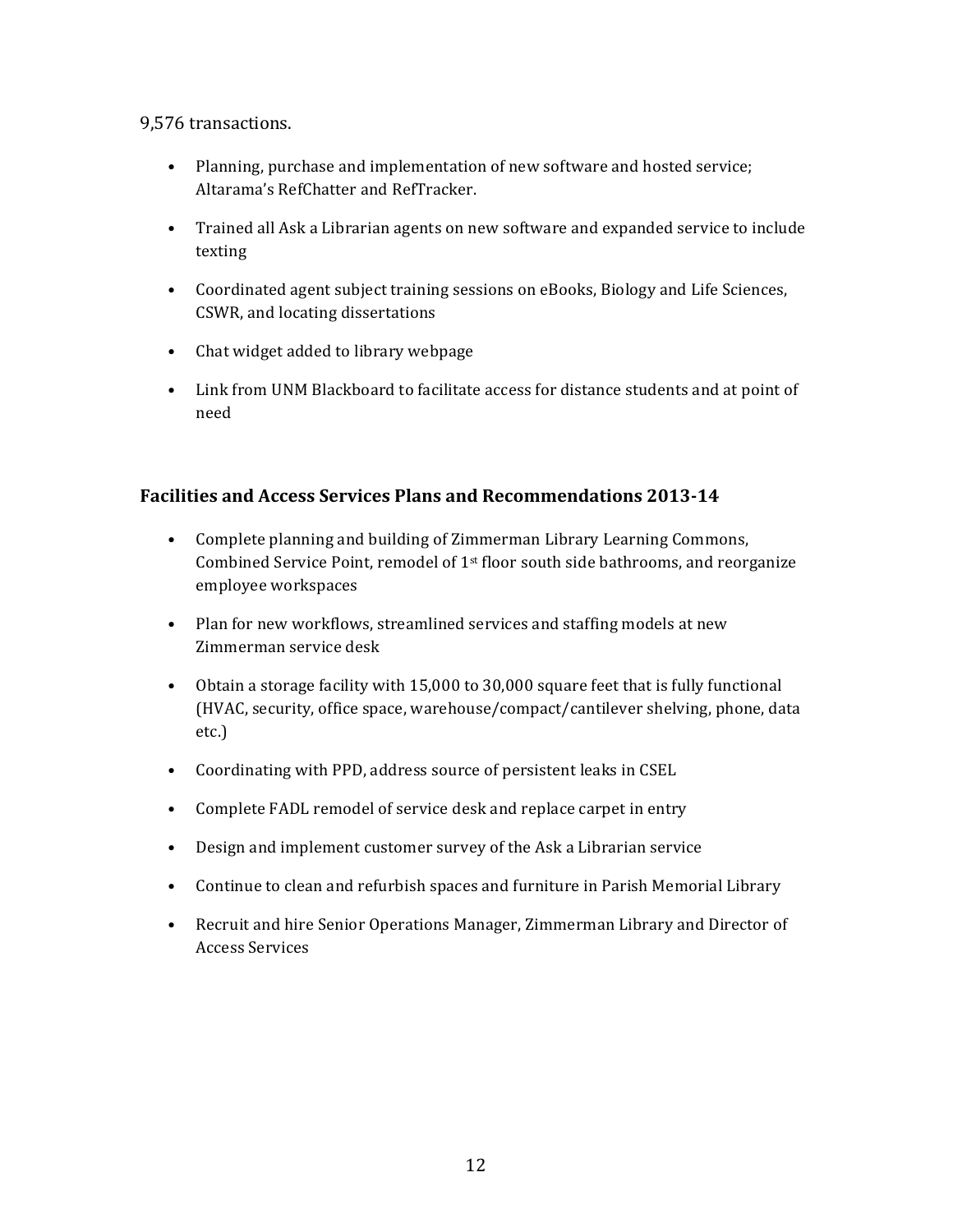## **Learning Space Initiatives Annual Report Teresa Neely, Director July 1, 2012 – June 30, 2013**

#### **Learning Spaces Significant Accomplishments**

- Math Learning Lab (MaLL) opened January 25, 2013 in CSEL Library
- Facilitated the completion of the MaLL Service Level Agreement between UL&LS and the College of Arts and Sciences
- Participated in the selection and installation of furniture for 5 staff offices in Zimmerman Library

#### **Accomplishments**

- Attended weekly MaLL construction meetings
- Served on campus Learning Environments Committee
- New chairs purchased for Zimmerman Library 2<sup>nd</sup> and 3<sup>rd</sup> floors
- Completed Juvenile Literature Reading area with paint and art
- Attended STEM Initiatives Project Group meetings
- Coordinated Environmental Information Management Institute held June 3-5, 2013
- Participated in the development of the Zimmerman Library Master Plan
- Participated in development of Minor Capital Request Funding Priorities, February 2012
- Participated in presentation for visiting alumni and donor, Stephen Mitchell
- Signage for MaLL
- Field Trip Nex-Gen Academy (New Tech High School) March 18, 2013
- Field Trip Business Environments Show Room (Albuquerque, NM) April 12, 2013
- Field Trip CTLB, UNM, April 24, 2013
- Field Trip Contract Associates April 24, 2013

#### **Significant Plans**

- Zimmerman Library South Side Bathrooms planning for remodel Winter Break 2013-2014
- Zimmerman Library Learning Commons planning for renovation Summer 2014
	- o Includes Combined Service Point
- Graduate Student Commons 2nd floor, Zimmerman Library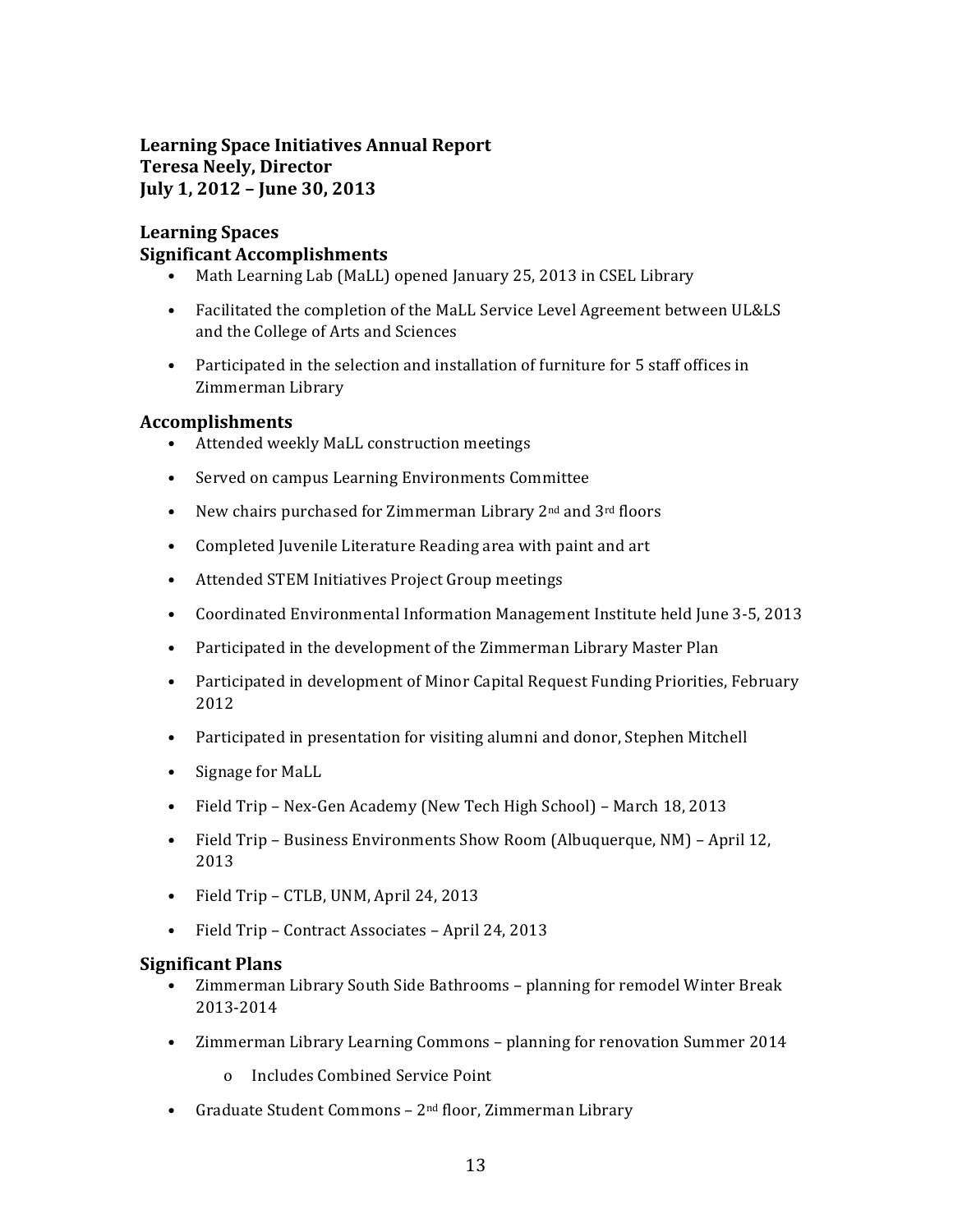• GIS Lab

#### **Research and Data Services**

- Developed Research and Data Spaces Project Team
- Hired Research Data Scientist
- Identified Sites for Visits
	- o Site Visit University of Texas (at Austin) Academic Computing Center (TACC)
- Data Services Experts Focus Group May 1, 2013; May 21<sup>st</sup>, 2013; and June 19th 2013
- Created Data Services Expansion Project at University of UNM, UL Libguide http://libguides.unm.edu/content.php?pid=474949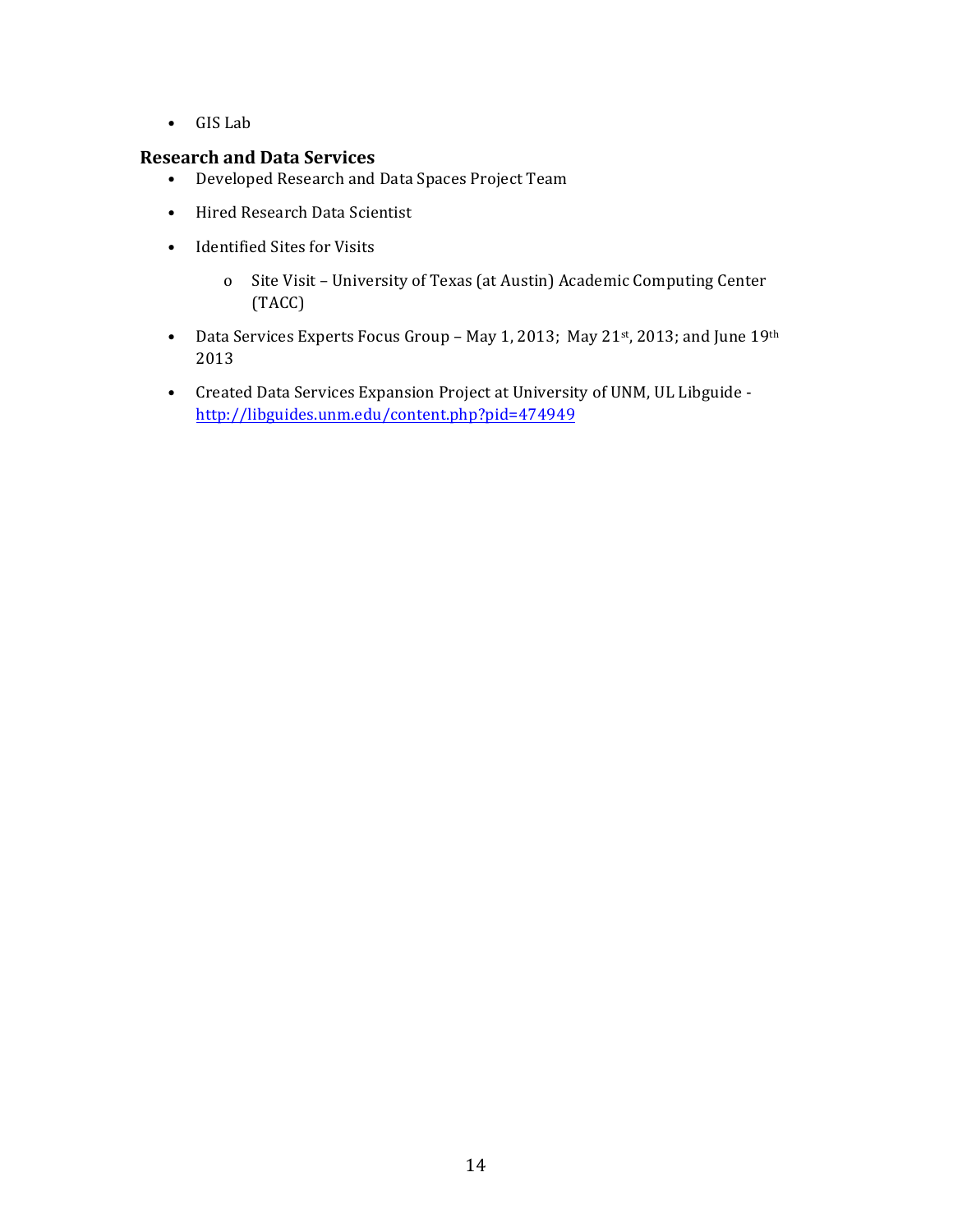**Organization, Information, and Learning Sciences Program July 1, 2012-June 30, 2013 Fran Wilkinson, Deputy Dean of the College of University Libraries and Learning Sciences and Director of the Organization, Information, and Learning Sciences Program**

#### **Significant Developments:**

The University Libraries' (UL) Strategic Priority of fully forming a "New School" became a reality on July 1, 2012. This New School combined the UL's Information Management and Data Sciences (INFO) credit courses – which were developed by the UL in 2010/11 to meet the growing need for courses in data and information management – with the Organizational Learning & Instructional Technology (OLIT) Program that was previously part of the College of Education. The OLIT Program offers a Bachelor of Science in Technology and Training (a 2+2 program), a Master of Arts, a Ph.D., and an Education Specialist certificate. In spring 2013, the University Libraries was renamed the College of University Libraries & Learning Sciences (UL&LS), and the OLIT and INFO Programs merged to form the OI&LS (Organization, Information & Learning Sciences) Program.

The newly formed OI&LS Program includes four full-time tenured or tenure track faculty (one of which serves as the Program Coordinator), one vacant full-time tenure track faculty position which will be recruited next academic year (AY), one full-time lecturer whose visiting assignment concludes at the end of next AY, and 1.5 FTE staff. In addition, several library faculty teach one or more courses each AY in the Program. Some courses, especially undergraduate courses, are taught by temporary part-time (TPT) faculty and graduate student teaching assistants (TA). All OI&LS faculty and staff report to the Deputy Dean of the College. By the end of the year, the headcount in the OI&LS Program was 35 undergraduate students and 148 graduate students (92 masters and 56 doctoral students). The OI&LS Program has a high student to faculty ratio, especially in the graduate programs.

This transition year was very busy and much was accomplished. At the beginning of the year the Dean of the College appointed a three-person team to smooth the transition to the UL&LS. Each member of the team concentrated on an area of the transition – administrative, cultural, or curriculum – and met regularly to assure continuity. Together, this three-person transition team coordinated these tasks and conducted an OLIT/INFO Planning Retreat held early in the year to recommend a new name for the Program (to be widely vetted) and to create a new mission statement. Activities throughout the year included: creating an FAQ for students and others; physically moving to offices in Zimmerman Library; transferring budget and personnel lines; hiring a tenure track faculty member, a staff Program Coordinator, identifying a staff in the UL&LS to shift to .5 FTE in OI&LS, and hiring TPT faculty and TAs; incorporating OI&LS on the UL&LS website; developing an initial marketing plan; integrating OI&LS faculty into the UL&LS structure (all OILS faculty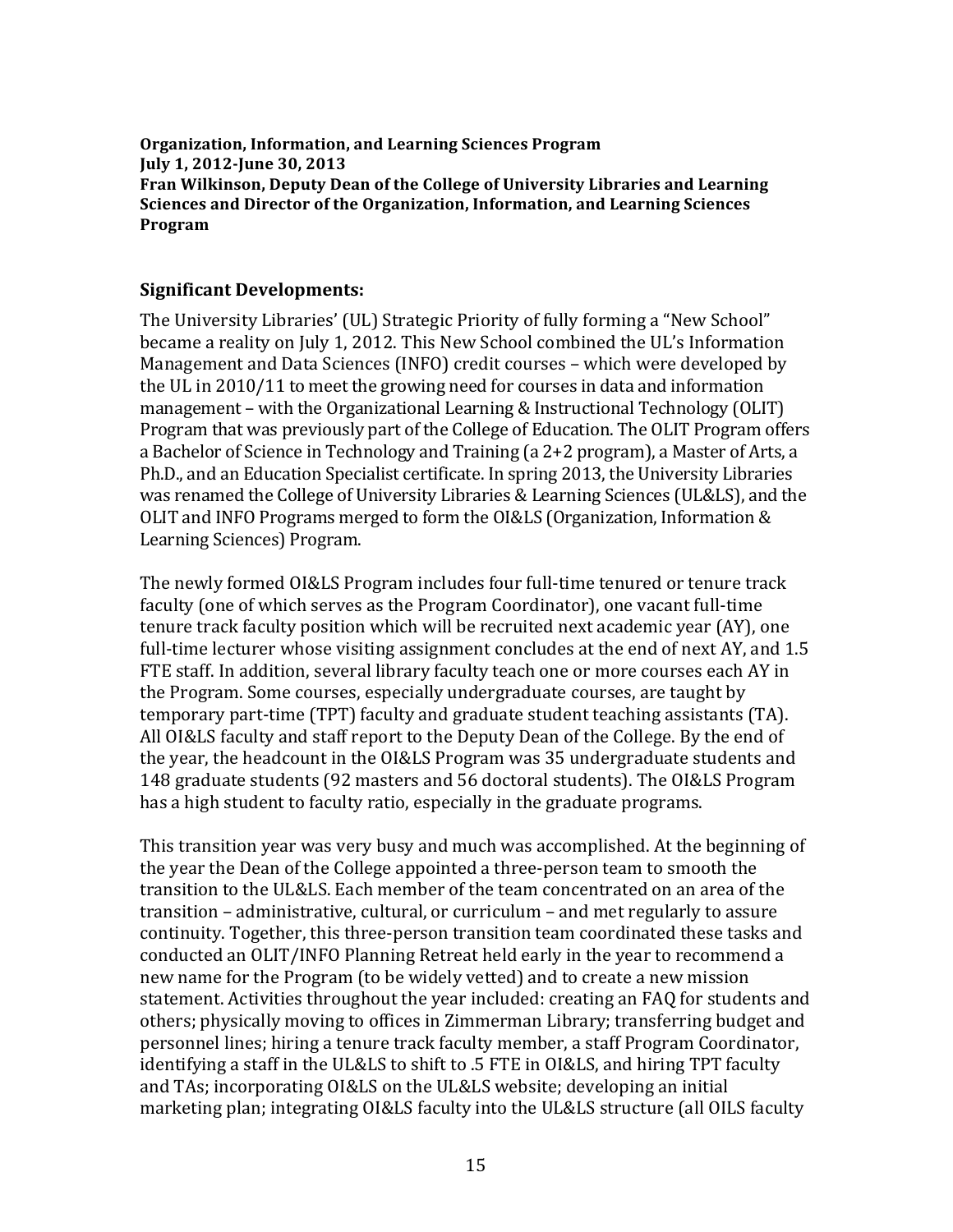members serve on one or more UL&LS committees); cross-walking INFO and OLIT courses into OILS course numbers; revising the Catalog; preparing curriculum degree/program change form Cs for the College and Program name changes, and so forth.

The Environmental Information Management Institute (EIMI), which is now part of the OI&LS masters-level courses, was held for the third year in June 2013. The EIMI provides graduate students and professionals with the conceptual and practical handson training to effectively design, manage, analyze, visualize, and preserve data and information. The coursework consists of three, two credit hour courses, each taught for one week (40 contact hours). Courses included: Environmental Information Management, Environmental Data Analysis & Visualization, and Spatial Data Management in Environmental Science.

One of the ways in which OI&LS faculty supports graduate students is through the OI&LS Expo. The Expo is an annual event held each May where students showcase their research and class projects developed over the academic year. Projects are presented via poster sessions. Last year, there were 14 posters and the event was attended by over 100 people. In addition to OI&LS students and faculty, visitors included faculty from other programs, potential employers, and representatives from TEDxABQ and the McCune Foundation. In addition to the Expo, an OI&LS faculty member took a team of doctoral students to the International Society of Performance Improvement (ISPI) Conference where the OI&LS graduate team competed with another team. Participation at the ISPI Conference gave the OI&LS Program much more visibility in the area of performance improvement. Another activity that will bring attention to the Program is the selection of its Program Coordinator to be a speaker at the next TEDxABQ.

Another way in which the O&LS faculty supports its doctoral students is through a doctoral community of practice group (Doc CoP). This is a monthly event held to share information about the doctoral process and to build collegial relationships among the students and between students and faculty members. Alumni are also invited to engage in the community so that every member of the community may develop professionally. The Doc CoP also helps by providing tools and training to shorten the path to completion of the doctoral degree.

In order to promote UNM's international and diversity goals, the OI&LS Program has sought to increase minority, differently abled, and international students in the undergraduate and graduate programs. One way OI&LS has done this is by developing both the undergraduate and graduate programs online to provide access to those students who would not be able to physically come on campus. However, the recent UNM change in tuition rates for out-of-state online courses has dramatically affected students taking OI&LS online courses, especially international students, some of who have dropped out of their master's program. Another policy – a U.S. immigration policy – stands in the way of recruiting international students to an online program: according to the US Office of Immigration, international students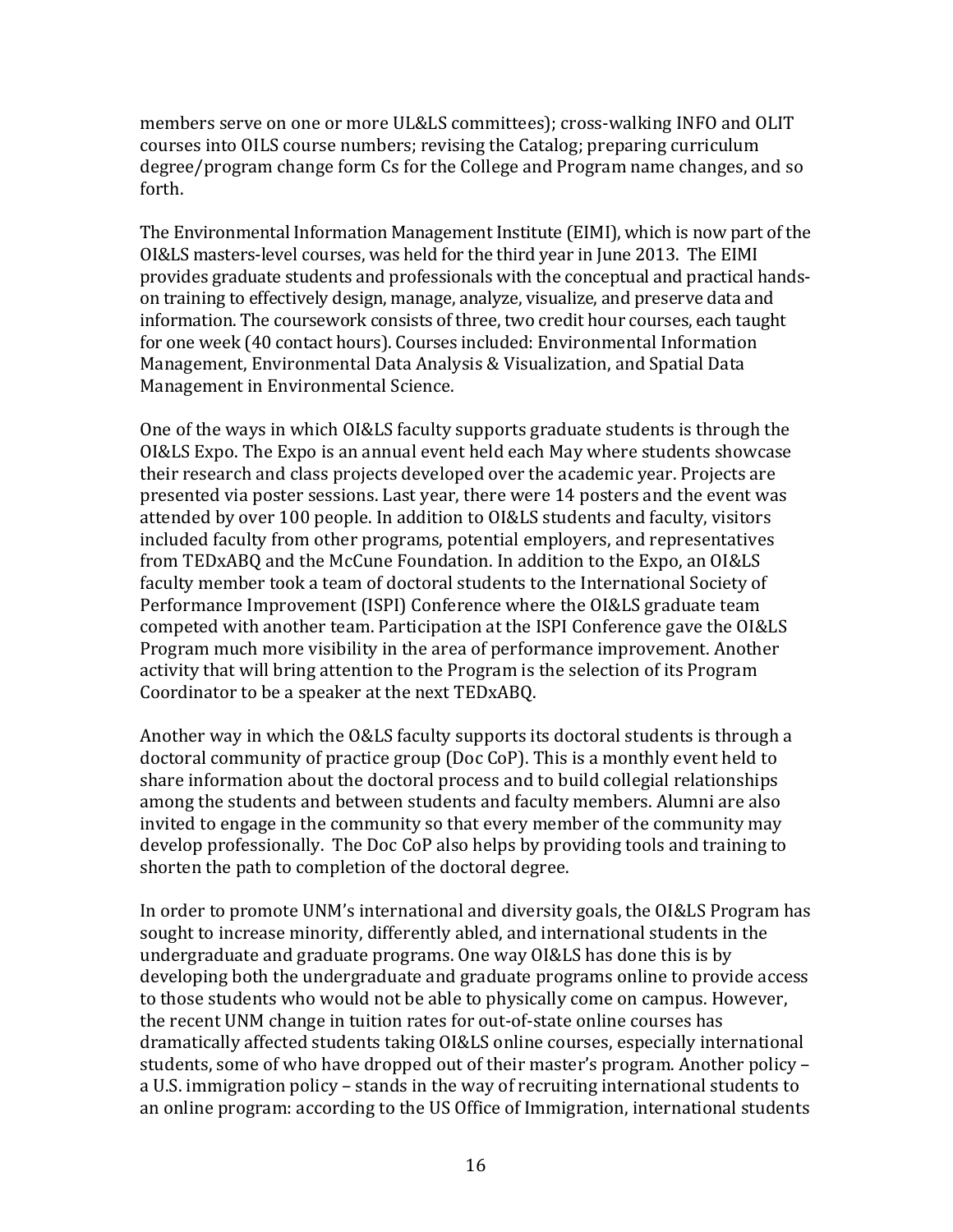must maintain their legal status by not enrolling in more than one three-credit hour online/distance education course per semester. For a master's program like OI&LS that is mostly online with only a few face-to-face classes, this policy is a challenge. However, OI&LS has developed a practice to monitor international students who are enrolled in six or more online courses at UNM. According to the Global Education Office, OI&LS is the first Program at UNM to do so. In addition the OI&LS Program has engaged students in international projects and research, and developed Memorandums of Understanding (MOU) with international institutions. OI&LS has a joint online certificate program in E-Learning with the Open University of Catalonia (UOC), in Barcelona, Spain, where students complete two courses in OLIT and two courses at UOC to obtain both an American and European E-Learning Certificate. Also, OI&LS has signed an MOU with the Central University College in Accra, Ghana, to help deliver a physician assistant program at a distance via mobile and eLearning technologies. Four graduate students and their faculty mentor worked as a virtual team to develop a grant proposal for Grand Challenges Canada's call for "Stars in Global Health" program on behalf of Dr. Ben Aflakpui of Central University College, Accra, Ghana, to offer a physician assistant program via eLearning and mobile learning platforms which was funded at Canadian \$ 113,000. This program is enabling students to understand a specific cultural context and design and deliver an academic program in Ghana. One OI&LS student recently returned from Ghana having completed a successful student orientation program on how to learn at a distance.

The College hosted its first convocation ceremony in December 2012 for OI&LS students who completed their degree requirements in the summer or fall semesters. The convocation was very well received by students and their families alike. The convocation for the spring semester graduates was held in May 2013 and the UL&LS Banner was introduced at the UNM Commencement and carried for the first time. The College's color was white to denote the Master of Arts.

#### **Significant Plans and Recommendations for the Near Future**

Due to both the College and the OI&LS Program name changes in spring 2013, in the fall 2013 semester the INFO and OLIT courses will remain separate in the course schedule; however, in spring 2014 these courses will be cross-walked in the course schedule to appear under "OILS" (this change will have already been made in the Catalog). A vacant tenure track position for a learning scientist will be recruited. The OI&LS 2+2 Bachelor of Science degree was under a moratorium on accepting new students in the program in AY 2012/13, with the exception of students who were already in the pipeline for admittance. The UL&LS Director of Instruction and Assessment, along with an OI&LS graduate student, will conduct an evaluation of the value of the 2+2 B.S. program during summer 2013 to determine if it should be continued and revitalized or discontinued. OI&LS faculty will hold a Retreat in fall 2013 to review the findings of the study and make a recommendation to the Dean and the UL&LS Curriculum Committee. A second Retreat to review the graduate programs, including the need for adding transcripted certificates, will be held in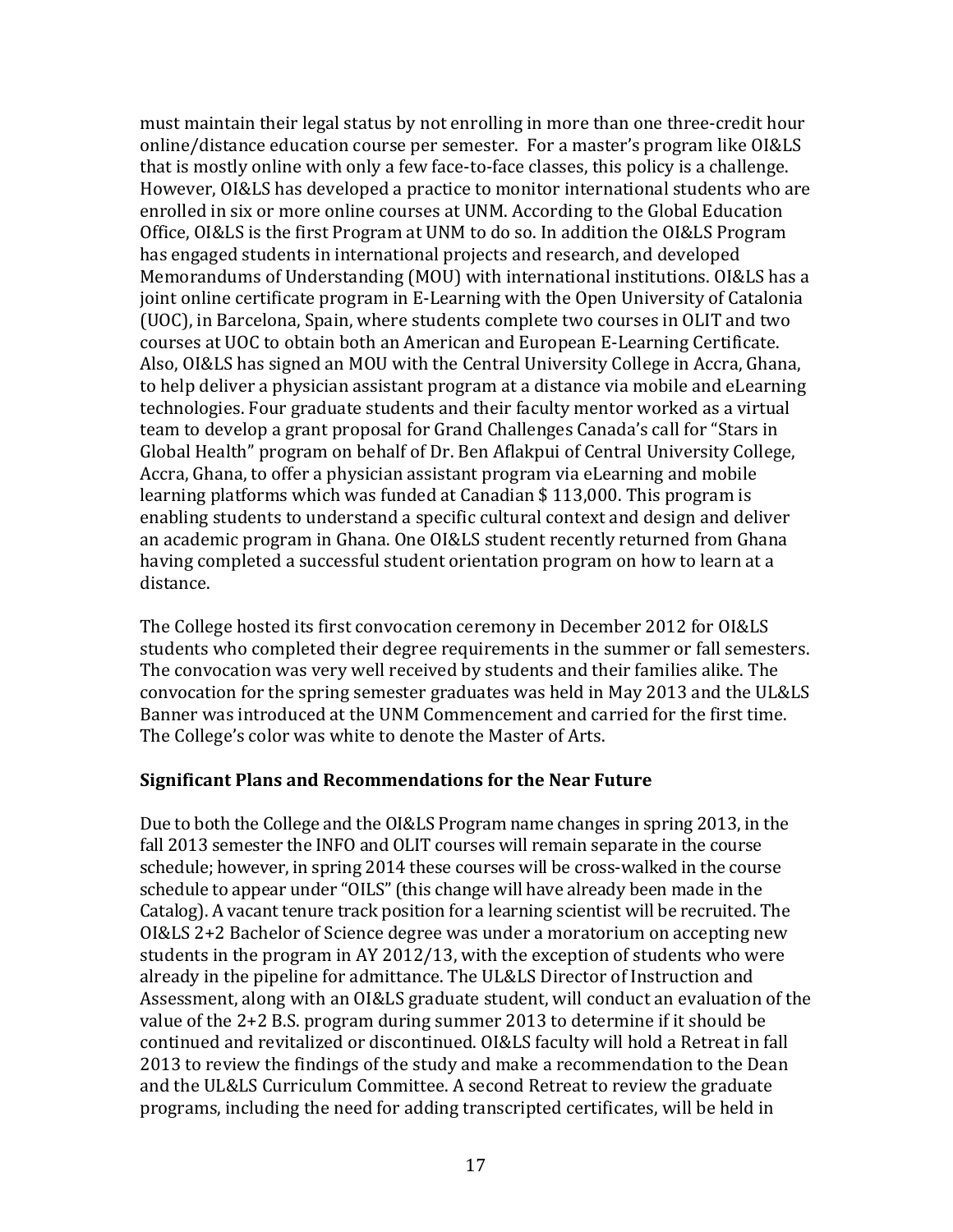spring 2014. Faculty roles and workloads for librarians, teaching faculty, and hybrids (librarians who teach) will be defined. OI&LS Student Learning Outcomes will be assessed and a report will be made, using a new process from the Provost. To assure that the OI&LS Program is meeting the needs of its students, an OI&LS faculty member will conduct a workforce needs analysis and prepare a report. Librarians will be solicited to expand their roles as graduate student advisors and will be invited to participate in the DocCoP (doctoral student community of practice) meetings. Construction began on a vibrant Graduate Student Commons in spring 2013 and will be completed in fall 2014. Although this dynamic, technology enhanced space will be open to all graduate students, it is anticipated that OI&LS students will use it extensively. In addition to the Commons, the concept of creating a "sandbox" learning space for both students and faculty will be explored. As part of its ongoing international initiatives, an OI&LS faculty member will develop an MOU with the School of Business and Engineering at the University of Sao Paulo, Brazil for faculty and student exchanges and collaborative research examining how cross cultural learning occurs in a business simulation developed by the University of Sao Paulo. In order to further promote international and interdisciplinary perspectives among students, the OI&LS Program plans to host international post-doctoral researchers; the OI&LS Program has previously hosted scholars from Turkey, India, Sri Lanka, Spain, Korea, Portugal, and Brazil.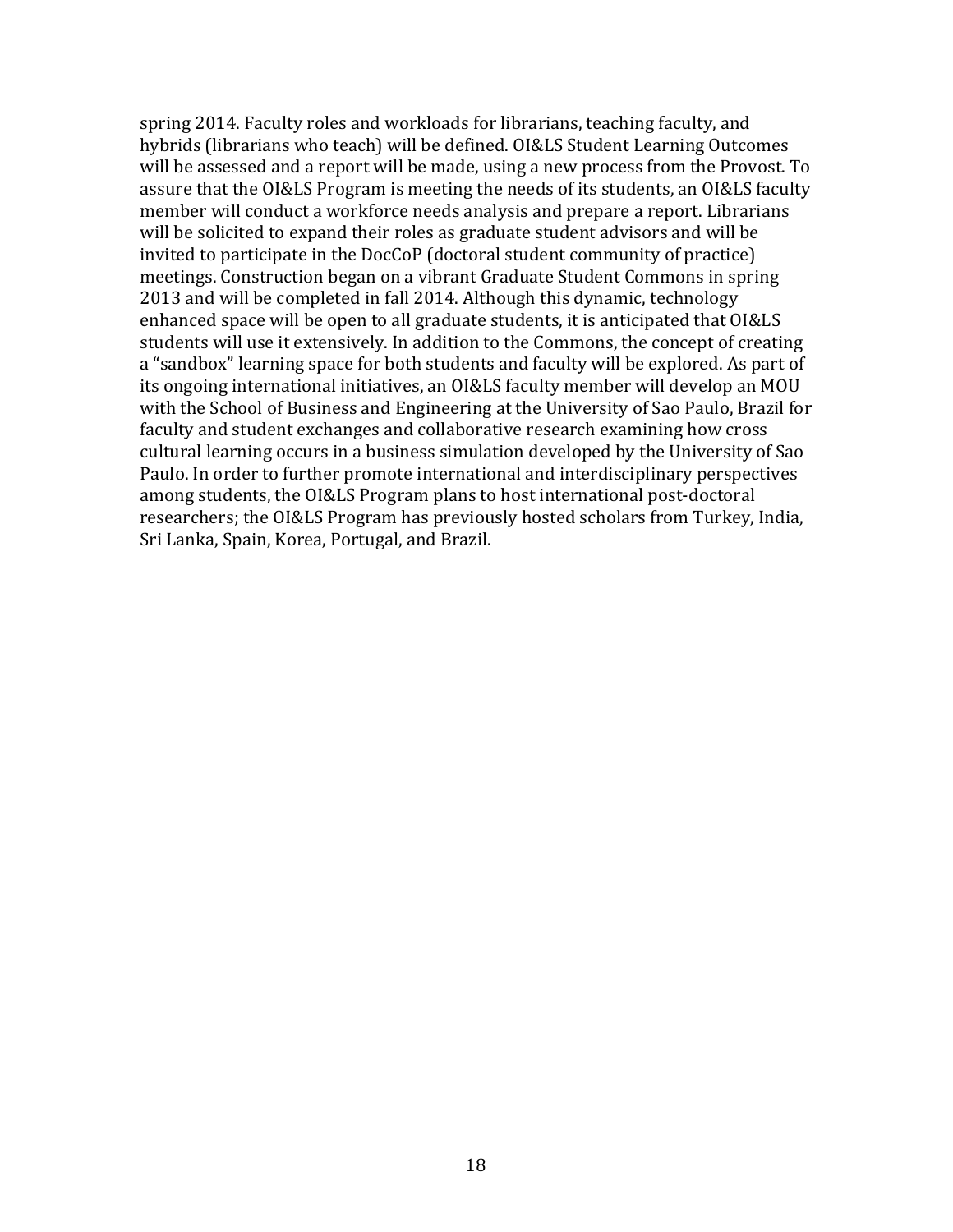## **Outreach and Instruction Annual Report 2012-2013 Sue Awe, Mark Emmons, Kathleen Keating, and Fran Wilkinson**

## **Significant Developments:**

*Subject Librarian Activities/Outreach:* This was a transition year for Outreach. In the fall semester, meetings for Subject Specialists were held monthly and co-chaired by the Director of Outreach and the Director of Collections and Acquisitions Services. Topics for meetings included feedback for the Web Committee, Learning Objects and Research Guide use, techniques for better instruction, and patron driven acquisitions. 

In January, the Deputy Dean became the leader of Outreach and Instruction with the Director of Outreach and the Director of Instruction and Assessment Services reporting to her. The Director of Collections and Acquisitions Services was reassigned and did not continue working with the Subject Specialists after the end of calendar year 2012. Three Team Leaders (formerly Cluster Leaders) held separate monthly meetings with joint meetings as needed. The Teams included the Fine Arts and Design Team; the Science and Engineering Team, and the Social Sciences, Humanities, Education, and Indigenous Nations Library Program/Inter-American Students Team. In March, an Outreach and Instruction Advisory Committee was formed, which began meeting bi-weekly. This was one of five newly formed Advisory Committees, with members including the Deputy Dean (who chaired the committee), the Director of Outreach, the Director of Instruction and Assessment, along with several other faculty and staff appointed to the committee by Dean's Cabinet.

Subject Specialists determined that there was a need for instruction in EndNote and Zotero, bibliographic citation software; and two teams were identified to organize and teach several sessions each semester. Most Subject Specialists maintain numerous research guides and several Subject Specialists also created new Research Guides (formerly known as LibGuides). As part of the launch of new web pages, Subject Specialists participated in the restructuring and redesign of the library's research guides.

*Statistics:* The Outreach Statistics database made a transition the end of 2012-13. In response to user requests, the collection of Outreach statistics was simplified; however, while the old statistics were archived, the report for the year is not comparable to previous years. About 20 library employees entered statistics connecting them with 4,797 students, faculty, and staff generally on campus with some high school groups included.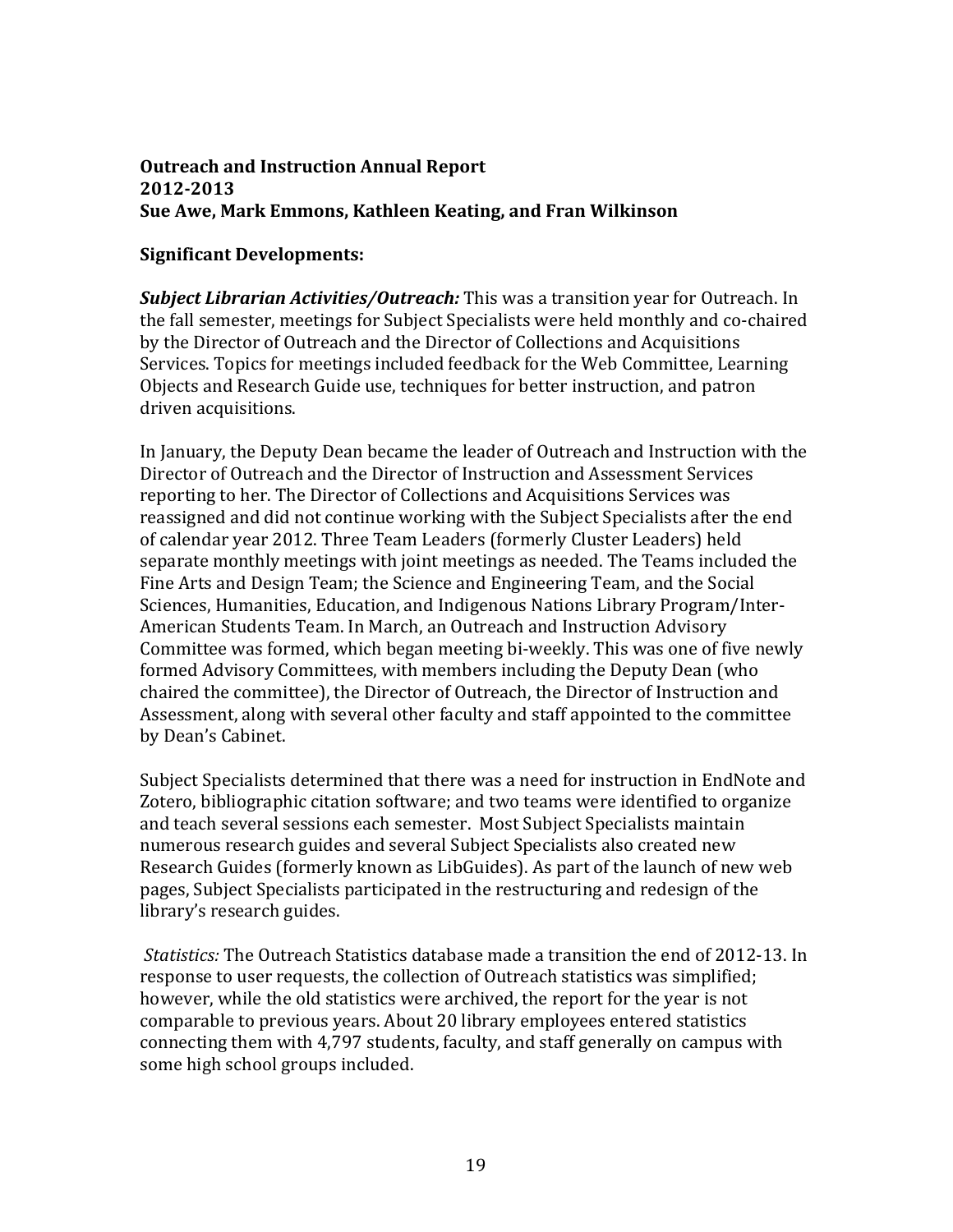*Staffing*: Change was the theme of the Outreach area's year. One data librarian was internally transferred to the position of Learning Services Coordinator. Some of her subject librarian duties were reassigned. The sociology subject librarian resigned and her duties were reassigned. The life sciences data librarian also resigned, and the Science and Engineering Team Leader picked up those duties. The Education Librarian was on sabbatical for the entire year and the Fine Arts and Design Arts Team Leader picked up her duties with some assistance from other Subject Librarians. Near the end of the year, the Director of Outreach was asked to work with the Indigenous Nations Library Program (INLP) and Inter-American Studies (IAS) faculty to plan for the future.

*INLP/IAS Programs:* In tandem with INLP, IAS supports academic programs and outreach initiatives related to Indigenous Nations, Hispanic/Latino/Chicano, Latin American, and Iberian studies. IAS and INLP regularly host lecture series and exhibits which involve collaborations with multiple programs. The IAS Curator was asked to teach the whole semester of undergraduate capstone classes for Latin American Studies. Additionally in 2012-13, the three faculty in these programs taught 109 freshman and subject related classes with 1,867 participants. Separate outreach activities recorded by those faculty reached another 600 individuals.

*Instruction and Assessment/Learning Services Activities:* This has been a year of transitions for Learning Services. In April of 2012, Information Literacy & Instruction Services had been moved to Access Services and renamed Instruction Services. For the first half of the 2012/13 academic year, the Associate Dean of Facilities and Access Services provided leadership over a reorganized instruction team of faculty and staff who worked closely with Outreach Services to provide instruction. In January of 2013, Instruction Services once again changed its leadership and its name to Learning Services. A new Coordinator of Learning Services, under the direction of the Director of Instruction and Assessment now manages instruction services, overseeing an Instruction Working Group and partnering with faculty and staff in Outreach and in Access Services to provide information literacy and instruction to UNM students.

In 2012/2013, 32 library staff and faculty taught 745 classes to 14,063 students. This reflects decreases in the number of library instructors (from 38 to 32 = 15.8% decrease) and in both the number of classes taught (a 9.4% decrease) and in the number of students reached (a 3.3% decrease). The average number of students taught in each class increased by one to nearly 19. The Learning Services faculty and staff taught 184 of 745, or 25%, of all classes.

Learning Services faculty and staff were involved with numerous University Library initiatives and programs, including the Outreach program, the development of web pages and Research Guides, and the creation of learning objects. ILIS staff served at the Centennial Science and Engineering Library and Zimmerman Combined Service Points, on the Fine Arts and Design Library reference desk, at the Satellite Outreach Services desk in Mesa Vista Hall, and the Virtual Service Desk.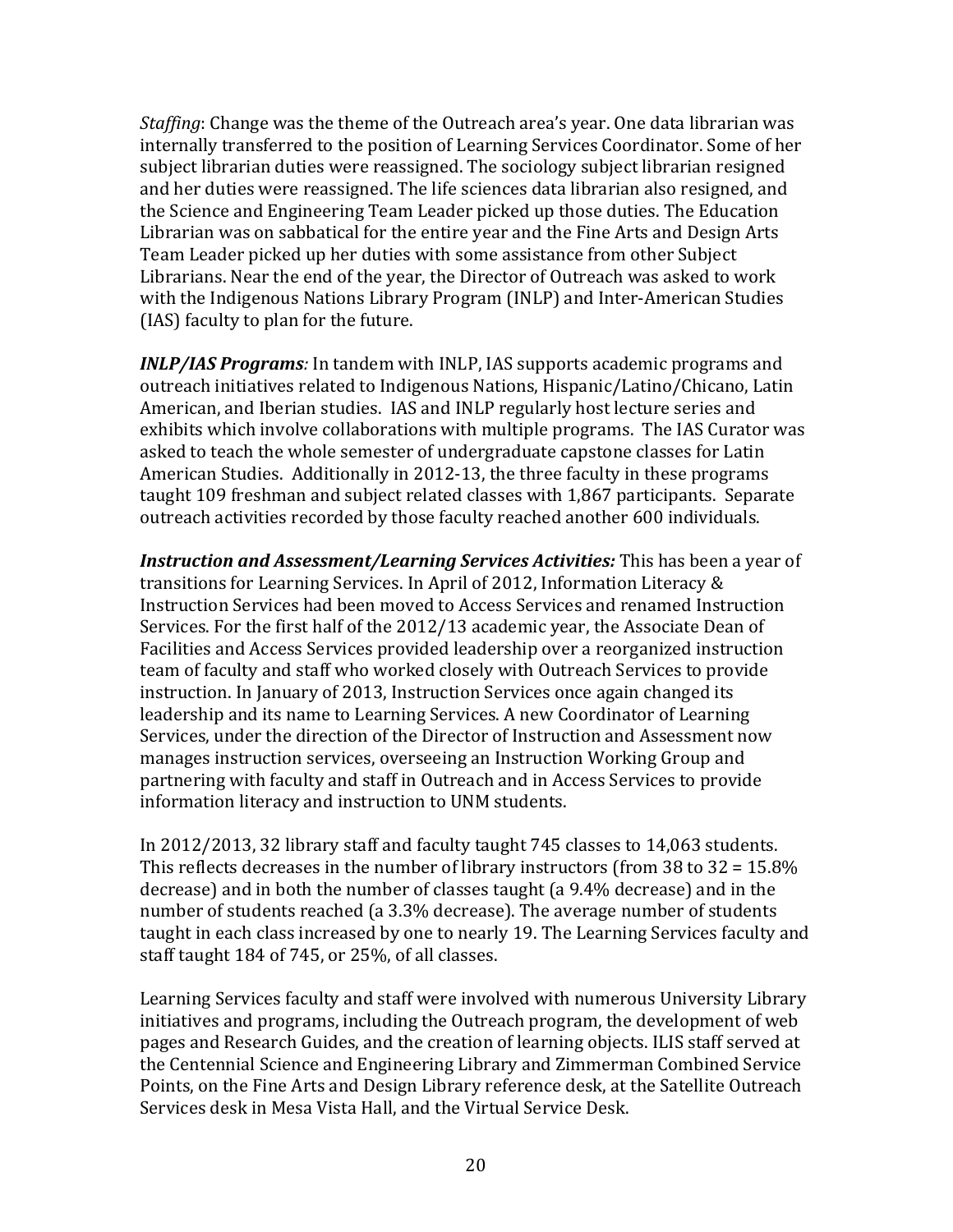*First Year Experience:* First Year Experience programs remains an important and significant part of Learning Services, reaching 5,941students in 266 library sessions, representing 36% of all courses taught. 22 of 32 instructors taught first year courses (see Table below).

| <b>Program Served</b>           | <b>Sessions</b> | Participants |  |
|---------------------------------|-----------------|--------------|--|
| Biology 124                     | 29              | 1216         |  |
| College Enrichment Program      | 16              | 325          |  |
| English 101 & 102               | 139             | 2969         |  |
| Freshman Academic Choices       | 41              | 697          |  |
| <b>Introductory Studies 100</b> | 29              | 539          |  |
| <b>ROTC</b>                     | 5               | 93           |  |
| <b>University Honors 121</b>    | 7               | 102          |  |
| Total                           | 266             | 5941         |  |

*New Programs:* The Freshman Learning Communities (FLC) expanded its offerings to include spring courses. University Libraries offered instruction in each of the courses.

*Professional Development:* New instruction faculty and staff attended a three day workshop entitled Learning to Teach that covered how students learn, instructional design with a separate unit on assessment, and classroom management.

*Research Guides:* As part of the launch of new web pages, Learning Services members participated in the restructuring and redesign of the library's research guides.

*BlackBoard LEARN:* As a follow up to the launch of new web pages, Learning Services members worked with New Media & Extended Learning to incorporate University Libraries web pages into BlackBoard LEARN.

*Learning Objects:* Learning Services updated existing learning objects.

*Foundations of Excellence:* Four members of Learning Services contributed to four different dimensions committees for the Foundations of Excellence task force "to evaluate the first-year experience and develop an action plan for institutional change and improvement."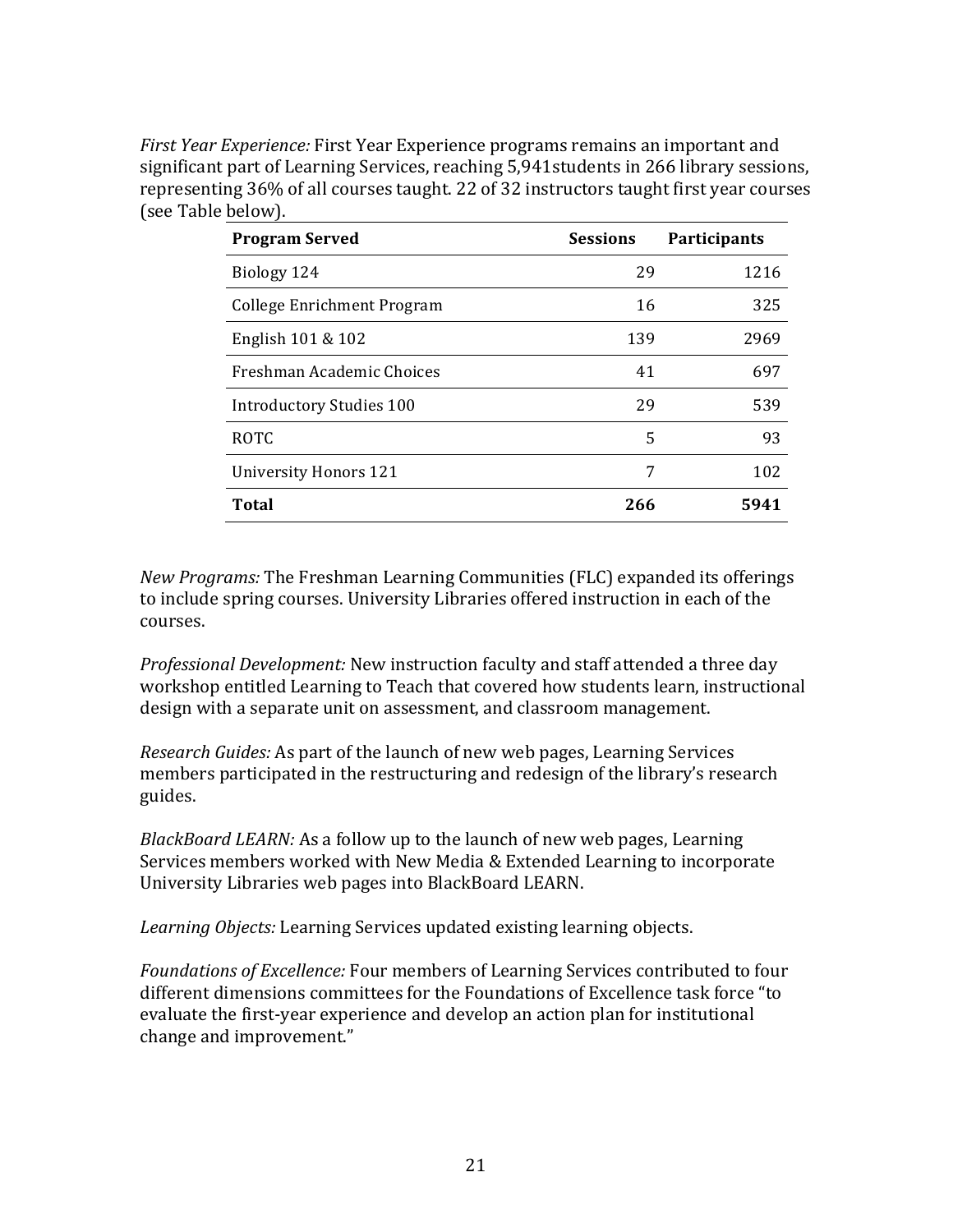*Web Pages:* University Libraries launched new web pages. Learning Services actively participated to ensure that the new pages incorporated online help, in-context FAQs and related links, and new instruction request forms (with Altarama).

*Website Revision:* University Libraries launched a completely new web site in January 2013 – see http://library.unm.edu/. The web site was completely redesigned with a brand new information architecture based on a research report that included stakeholder interviews, a technology assessment, a broad and a detailed content audit, usability studies, card sorting and chunking exercises, and benchmarking analysis. A new discovery layer, new chat and texting system, new instruction request form, new calendar, new hours database, new interactive library maps page, and new employee directory were all incorporated into the new web pages. The library portal page and library tab in myUNM were also redesigned and a link was added to all LEARN course pages. A new front end was created for LibGuides and their look and feel was standardized. In addition, a mobile site was developed. The new web site was tested by users who found it far simpler and effective to use.

#### **Significant Plans and Recommendations for the Near Future**

Outreach will hold a Workshop/Retreat in July 2013 to develop expectations for all Subject Specialists as well as to change the title of Subject Specialists to Subject Librarians. The expectations document will be comprehensive and provide for a "plan" to be developed by each Subject Librarian as part of the goal-setting process. The Performing and Digital Arts Librarian will be on parental leave during the fall 2013 semester and her duties will be distributed to faculty and staff within Fine Arts and Design Library. Two Research Services Librarians, one with expertise in life sciences and one in social sciences, will be recruited to support faculty and graduate students in those discipline areas. Instruction and Assessment will implement a peer coaching system, plan and design an online curriculum, and explore options to extend information literacy into majors.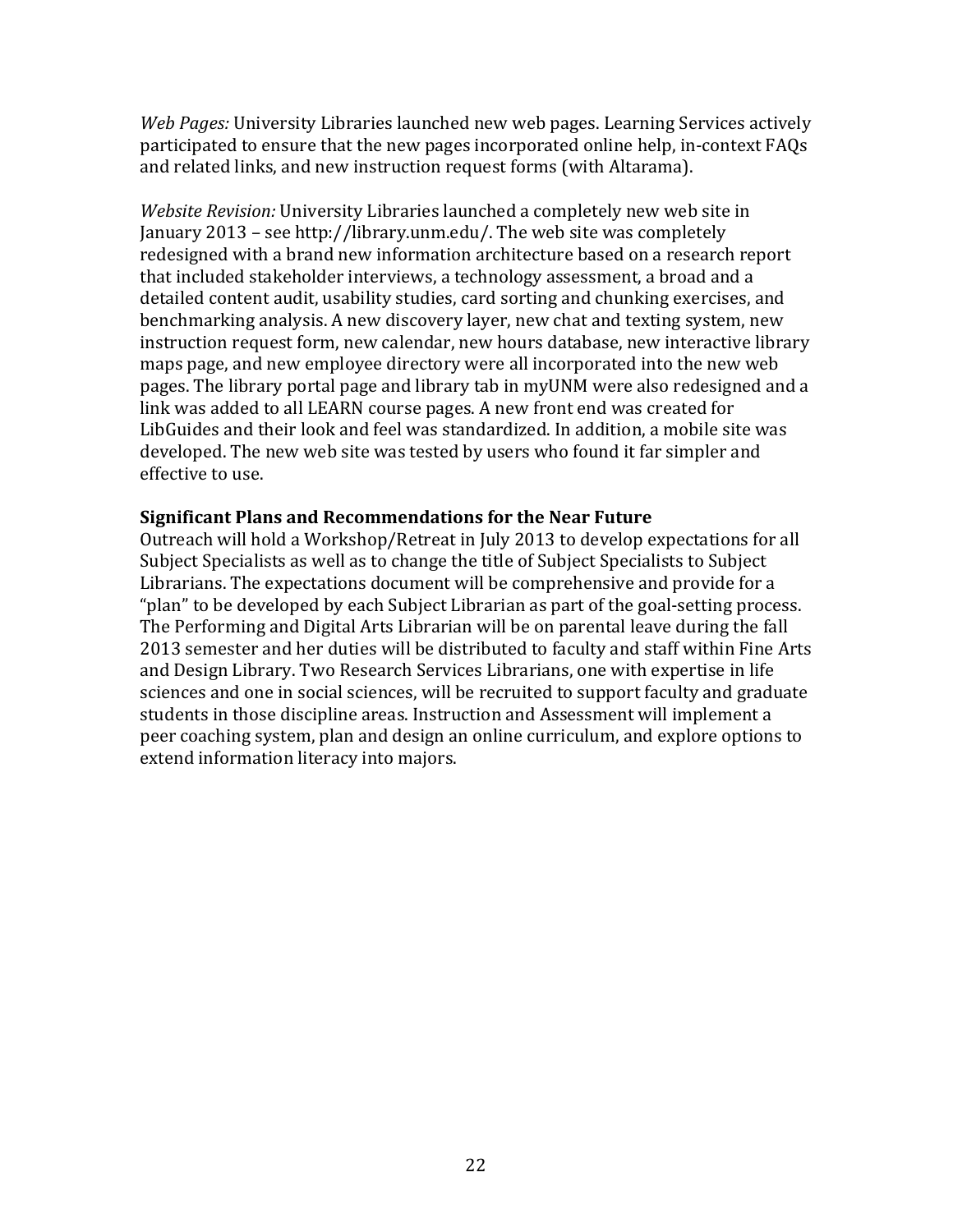#### **Scholarly Resources Annual Report 2012-2013 Michael T. Kelly, Associate DEan**

The Scholarly Resources division is again making great strides in the areas of digitization, Open Access publishing and innovative new online collections of resources and continues to develop the University Libraries research data management initiatives.

Among the highlights this year include adding over 1000 digital items to the New Mexico Digital Collections; the successful online hosting of three new UNM journals; several specialized library collections now have their own websites including the completely redesigned version of the Searchable Ornithological Research Archive (SORA) and the Tony Hillerman Portal; and the conversion to a digital format of 16 mm 1947-1960 NM sports film and video.

This year the University Libraries successfully negotiated the acquisition by gift of over 1000 boxes of Senator Jeff Bingaman's papers. Along with the Senator's papers came the opportunity of retrieve the digital archives of the Senator and his office. We hope to have the collection of both the papers and the digital archives available for researchers within three years.

In the area of grants, the unit completed all requirements of the first National Endowment for the Humanities (NEH) National digital Newspaper Program in New Mexico grant. The project made 33 historic New Mexico newspapers available via the Library of Congress. This year a second supplement NEH grant was awarded to fund an additional two year project. We have also submitted a NEH planning grant to evaluate options for enhancing the Rocky Mountain Online Archives. 

Sixteen new manuscript collections and 8 new collections of Southwestern Architecture were processed and opened for research in the 2012-2013 year. Topics were diverse; highlights include the papers of author/screenwriter of *Dances with Wolves* Michael Blake; the J.B.Jackson Pictorial materials; water lawyer and expert Emlen Hall; early New Mexico oil man Hiram Dow; the Ibarra family of Venezuela; and the NASA, legislative and photographic series of Senator Harrison Schmitt's papers. This year we completed over 25 oral histories documenting the relationship between Native Americans and UNM from the 1940's to the present. Finally, we continue to provide outstanding reference service to the over 3,200 scholars from around the world. Our instruction program reached 24 classes with a total of 518 students.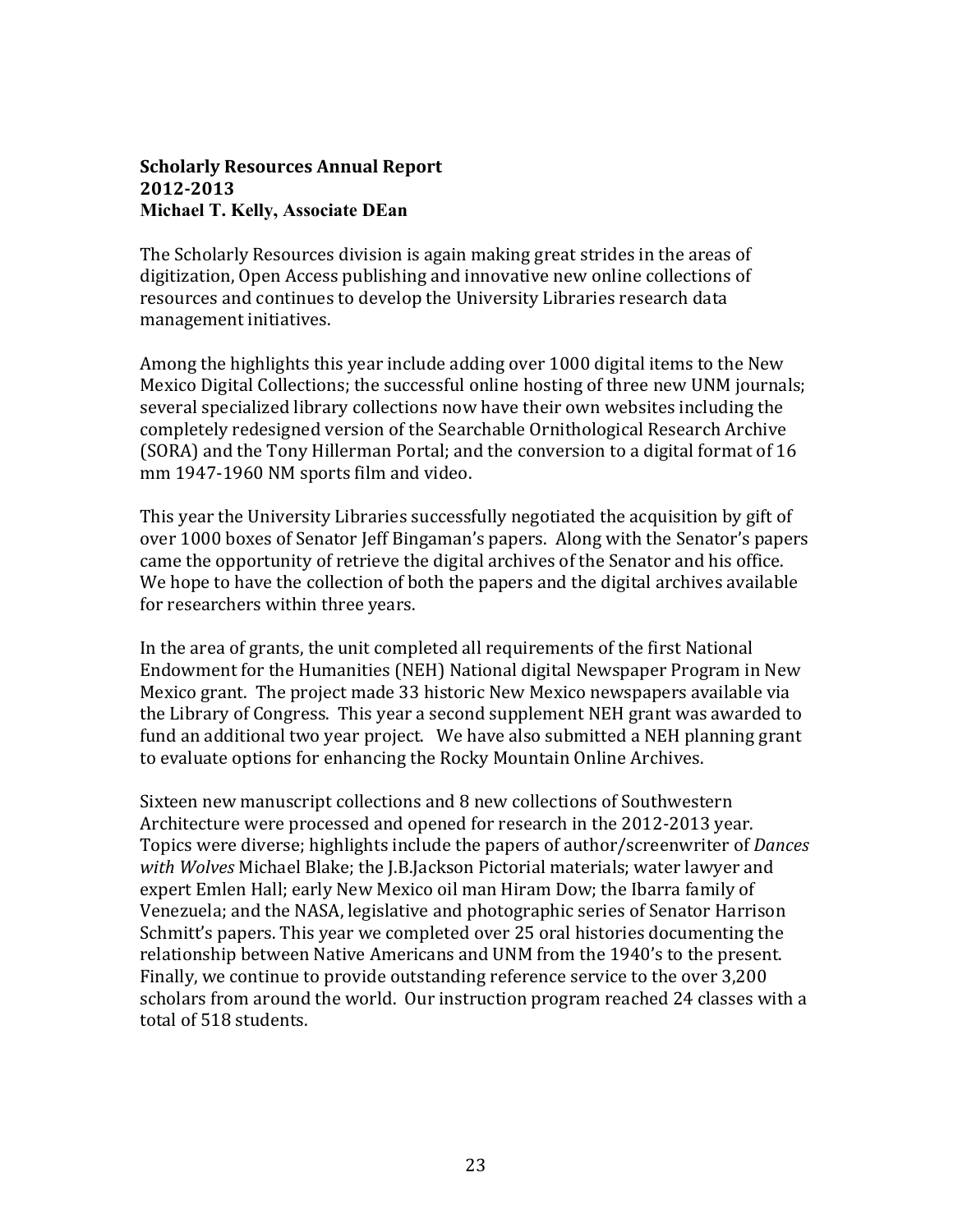## *Publication of the College*

*Three Million and Counting: the authentic story of a rare book, library donors, famous authors, university faculty, staff and students, and how they built a research library collection at the University of New Mexico.* University of New Mexico Libraries, 2013. Edited by Steven R. Harris.

## *Publications of Faculty*

## *Benaud, Claire-Lise*

*"The Lee Marmon Photographs: Chronicles of the West." Collection Building v. 32, issue 4 (2013): 133-138. Co-authors: Clare Daniel. 10.1108/CB-03-2013-0011 (Permanent URL)*

ASARO: Claiming Space in Digital Objects and Social Networks." In Preserving Memory: Documenting and Archiving Latin American Human Rights, Seminar on the Acquisitions of Latin American Library Materials LVI, ed. by Nerea A. Llamas, 23- 32. Philadelphia, PA: SALALM Secretariat*, 2013. Co-author: Suzanne M. Schadl*

*"Archive It Old School: Solo Collecting, Networking, and eBay."* In The Future of Latin American Library Collections and Research: Contributing and Adapting to New Trends in Research Libraries, Seminar on the Acquisitions of Latin American Library Materials LV, ed. by Fernando Acosta-Rodriguez, 67-73. Providence, RI: SALALM Secretariat, 2012.

*"Josep Renau's Mexican Exile: Political and Artistic Crossings."* In Migrations and Connections: Latin America and Europe in the Modern World, Seminar on the Acquisitions of Latin American Library Materials LIV, ed. by Pamela M. Graham, 13- 22. Berlin, Germany: SALALM Secretariat, 2012. Co-author: Suzanne M. Schadl.

*"J. B. Jackson, Cultural Geographer: Evolution of an Archive."* Collection Building v. 31, issue 3 (2012): 115-119. Co-authors: Audra Bellmore, Sever Bordeianu. 10.1108/01604951211243515 (Permanent URL)

*"A Late Encounter: The Unusual Friendship of Percy Bigmouth and Martha Gene Neyland Revealed through Letters and Stories during the 1940s."* In Encounter, Engagement, and Exchange: How Native Populations of the Americas Transformed the World, Seminar on the Acquisitions of Latin American Library Materials LIII, ed. by John B. Wright, 196-204. New Orleans, LA: SALALM Secretariat, 2011. Coauthor: Paulita Aguilar. Received in February 2012.

## **Benedict, Karl**

Publications & Presentations (\*\* indicate peer-reviewed publications)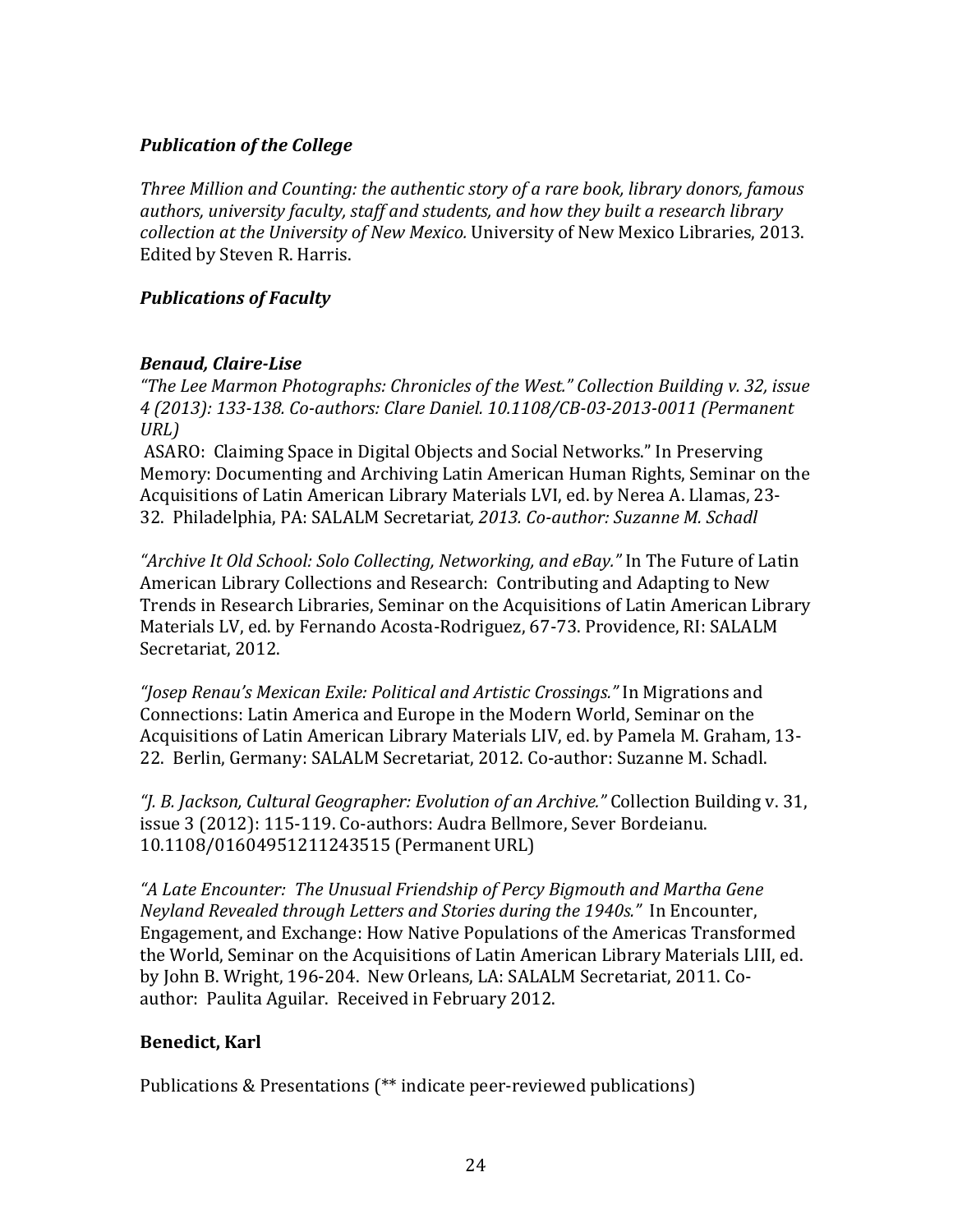Benedict, K. 2012. "Primer on Data Management: Components of a Data Management Plan". Data management planning workshop presentation based upon original materials developed by Robert Cook, Oak Ridge National Laboratory. American Geophysical Union Fall Meeting. San Francisco, CA.

Benedict, K. 2012. 'Scientific Data Preservation'. Presentation at New Mexico. Cyberinfrastructure Day. Albuquerque, NM. September, 2012

Benedict, K., Camponovo, M., Scott, S., and S. Zhang. 2013. *The Development of Data management and Services Architecture in Support of a Geospatial Clearinghouse and Research Data Portal*. Presentation at Federation of Earth Science Information Partners Winter Conference. Washington, DC.

Benedict, K. and D. Pennington.. 2012. "Necessary but not Sufficient - Closing the Gap Between Data Access and Use by a Broad User Community" Poster presentation at the American Geophysical Union Fall Meeting. San Francisco, CA.

Benedict, K., S. Scott, W. Hudspeth. 2012 "Data Management for Flexible Access - Implementation and Lessons Learned from work with Multiple User Communities" Invited Paper for the American Geophysical Union Fall Meeting. San Francisco, CA.

Del Rio, N., D. D. Pennington, P. Pinheiro da Silva, K. Benedict. 2012 "Streamlining Data Access Services and Data Analysis Services Integration" Poster presentation at the American Geophysical Union Fall Meeting. San Francisco, CA. December 2012.

\*\*Fritzinger, E., S. M. Dascalu, D. P. Ames, K. Benedict, I. Gibbs, M. J. McMahon, Jr., F. C. Harris, Jr. 2012 The Demeter Framework for Model and Data Interoperability. *Proceedings of the 2012 International Congress on Environmental Modelling and Software: Managing Resources of a Limited Planet: Pathways and Visions under Uncertainty*, R Seppelt, A.A. Voinov, S. Lange, D. Bankamp (Eds.). International Environmental Modelling and Software Society (iEMSs) Sixth Biennial Meeting, Leipzig, Germany. http://www.iemss.org/society/index.php/iemss-2012 proceedings

\*\*Huang, Q. , C. Yang , K. Benedict , S. Chen , A. Rezgui & J. Xie. 2012 Utilize cloud computing to support dust storm forecasting, *International Journal of Digital Earth*. pp 1-18. DOI:10.1080/17538947.2012.749949. http://www.tandfonline.com/doi/abs/10.1080/17538947.2012.749949

\*\*Huang, Q., C. Yang, K. Benedict, A. Rezgui, J. Xie, J. X. Songqing Chen. 2012 Using adaptively-coupled models and high performance computing for enabling the computability of dust storm forecasting. *International Journal of Geographical Information Science.* DOI:10.1080/13658816.2012.715650.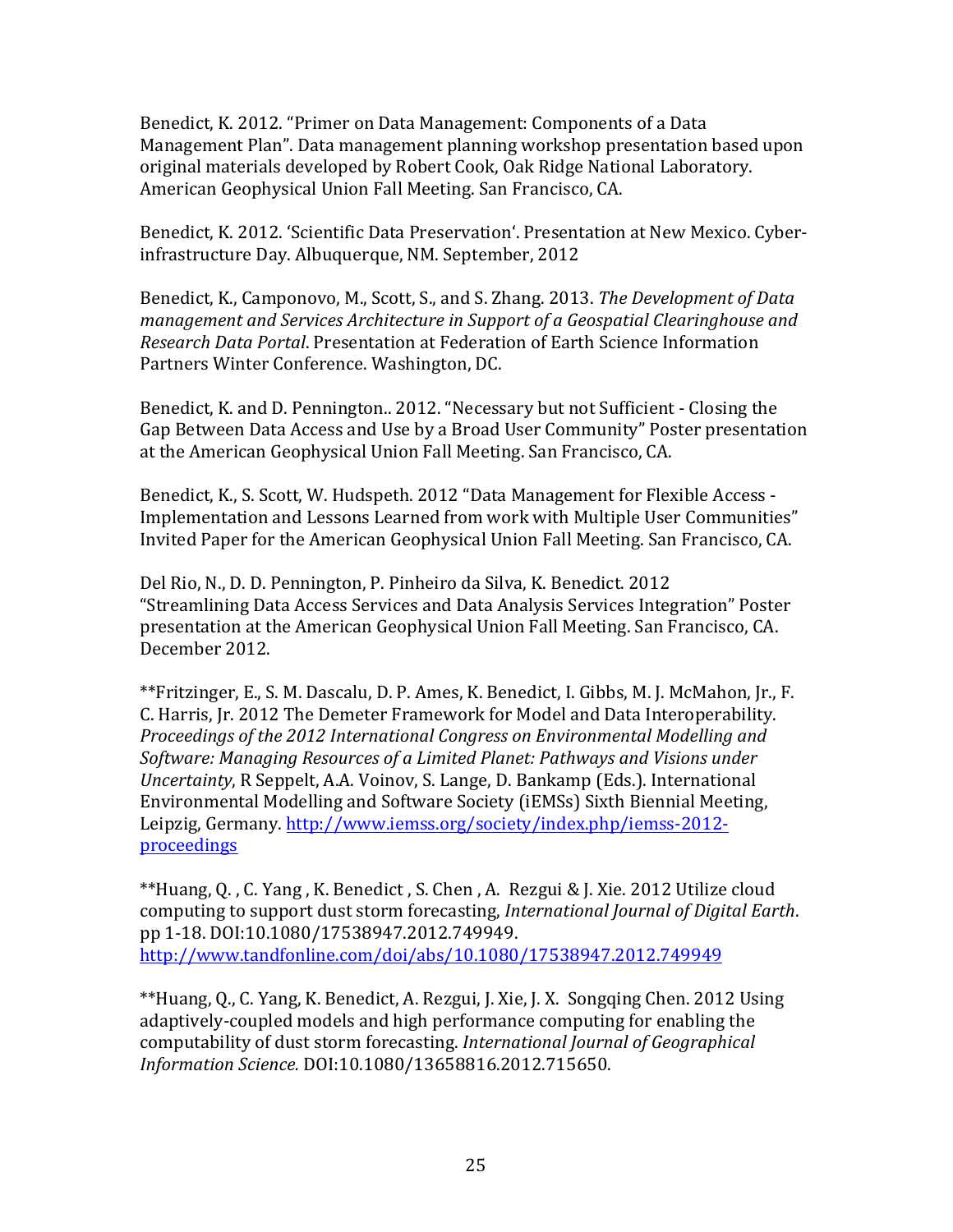Hudspeth, W., K. Benedict, S. Scott. 2012 "Generation of Multiple Metadata Formats from a Geospatial Data Repository" Poster presentation at the American Geophysical Union Fall Meeting. San Francisco, CA.

\*\*Leptoukh, G, R Kiang, R Soebiyanto, D Tong, P Ceccato, S Maxwell, R Rommel, G Jacquez, K Benedict, S Morain, P Yang, Q Huang, M Golden, R Chen, J Pinzon, B Zaitchik, D Irwin, S Estes, J Luvall, M Wimberly, X Xiao, K Charland, R Stumpf, Z Deng, C Tilburg, Y Liu, L McClure, and A Huff. 2012 Data Discovery, Access and Retrieval, in *Environmental Tracking for Public Health Surveillance*. Morain and Budge, eds. CRC Press, pp. 229–291.

\*\*Quinn, T., K. Benedict, J. Dickey. 2012. Ligia Grischa, A Successful Swiss Colony of the Dakota Territory Frontier. *Great Plains Quarterly*. Vol. 32 (Fall 2012). pp 247-60

## **Bordeianu, Sever**

"Interaction between departments: Strategies for improving interdepartmental collaboration through communication" in *Workplace Culture in Academic Libraries*, edited by Kelly Blessinger and Paul Hrycaj, Woodhead Publishing, 14 pages. February 2013.

## **Chao, Zoe**

Chao, SY Zoe, & Rebecca Lubas. (2013) "Collaborating with Information Technology: Implementing Web Search at the University of New Mexico." *Cataloging & Classification Quarterly* 51:251-264. DOI:10.1080/01639374.2012.722590

Chao, SY Zoe & Amy Jackson. (2013) "Chapter 2- XML." In *The Metadata Manual: A practical workbook by Rebecca Lubas, Amy Jackson & Ingrid Schneider*. Woodhead Publishing.

## *Dennis, Nancy K.*

External Reviewer, Tenure review for faculty promotion – Montana State University, Oct 15, 2012.

"UNM Libraries: Two Floods and a Fire", Co-Presenter with Fran Wilkinson, December 3, 2012, Presentation to New Mexico Highlands University Library and Facilities Managers.

"Disaster Planning: Lessons Learned from Real Disasters", Co-Presenter with Fran Wilkinson, March 28, 2013, Presentation to the Rio Grande Special Libraries Association.

# *Desai, Christina M.*

*Desai, C.M. (2013). Columbus in picturebooks: Images of power. Illustration, Comics, and Animation Conference, Dartmouth University, Hanover NH, April 19, 2013.*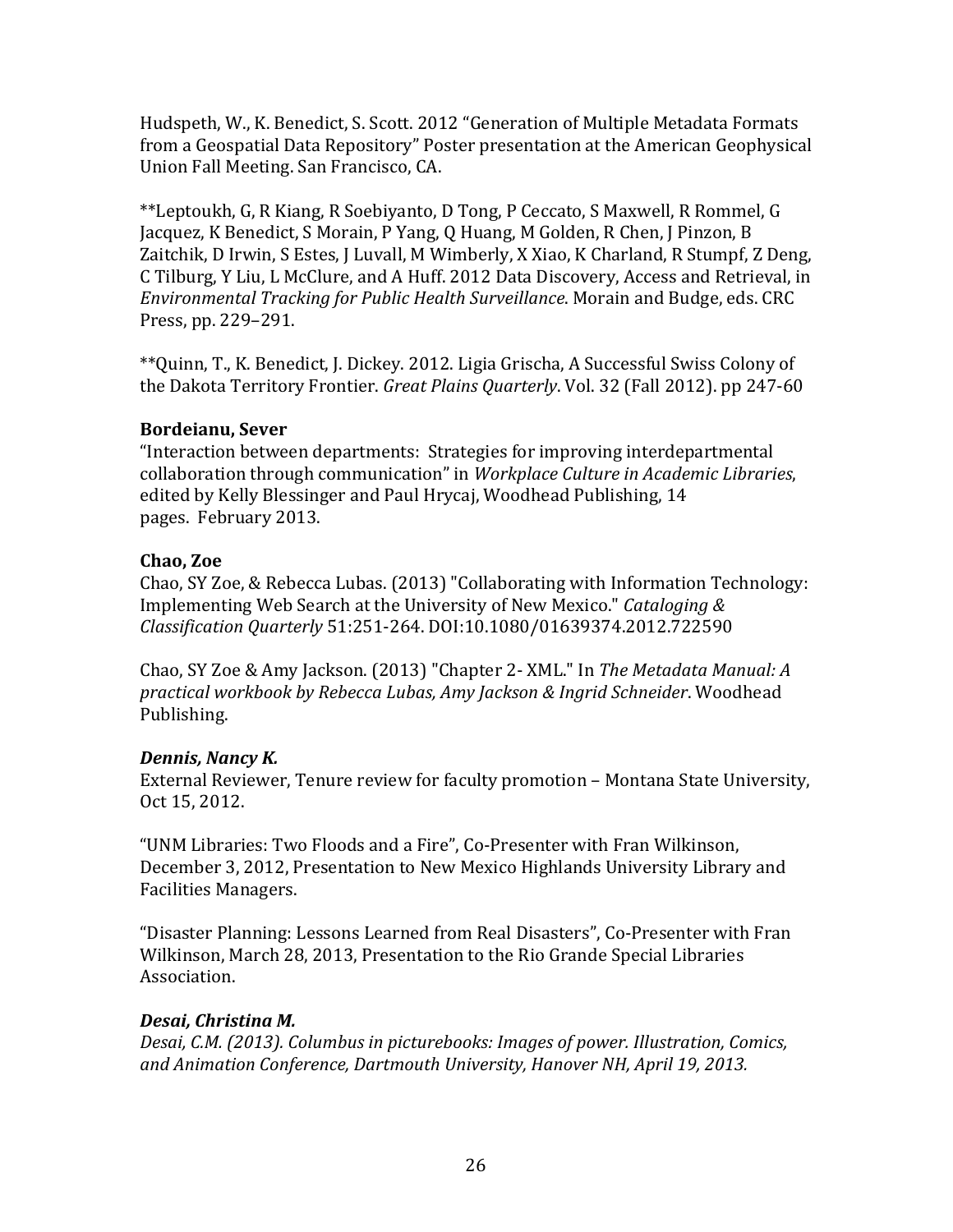*Desai, C.M. (2013). Columbus in picturebooks: Enduring images. Rutgers University Lecture Series. Rutgers University, Camden NJ, April 10, 2012.*

## *Emmons, Mark*

"Setting the Stage for Information Literacy Education," chapter in  $2<sup>nd</sup>$  edition of *Information Literacy Instruction that Works: A Guide to Teaching by Discipline and Student Population*, edited by Patrick Ragains, p. 3-20. New York: ALA Neal-Schuman, 2013. Co-author: Patrick Ragains.

"College and University Freshmen," chapter in 2nd edition of *Information Literacy Instruction that Works: A Guide to Teaching by Discipline and Student Population*, edited by Patrick Ragains, p.35-45. New York: ALA Neal-Schuman, 2013.

"Third Culture Kid: Tales of a Global Nomad," chapter in *Identity and Leadership: Informing Our Lives, Informing Our Practice*, 2013, p. 145-154, edited by Alicia Fedelina Chávez and Ronni Sanlo. Washington, D.C.: NASPA - Student Affairs Administrators in Higher Education.

"World Filmmakers: A Critical List of Books." *Choice*: v50 n6 (February, 2013): 999- 1005. Co-author: Audra Bellmore.

"Film," a chapter in *RCL: Resources for College Libraries*, edited by Marcus Elmore. New Providence, N.J.: R.R. Bowker & Chicago, IL: American Library Association, 2007. Co-author: Jane Sloan. Revised in 2012 under editor Anne Doherty.

## *Grassberger, Robert*

Boverie, P., Grassberger, R, & Law, V. Leading individual development and organizational change around learning, meaning, and nurturing environment, Advances in Developing Human Resources, August 22, 2013 as doi:10.1177/152342231349856

#### *Gunawardena, Lani*

## Book Chapter

Gunawardena, C. N. (2013). Culture and Online Distance Learning. In M. G. Moore (Ed.), *Handbook of distance education (3rd Edition*) (pp. 185-200). New York, NY: Routledge*.*

#### Refereed Conference Proceedings

Gunawardena, C. N., Layne, L. C., & Frechette, C. (2012). Designing wise communities that engage in creative problem solving: An analysis of an online design model. In *Proceedings of the 62nd Annual Conference of the International Council of Educational Media* (pp. 369-379). Also available at <http://icem2012.cardet.org/index.php/conference-presentations-videos>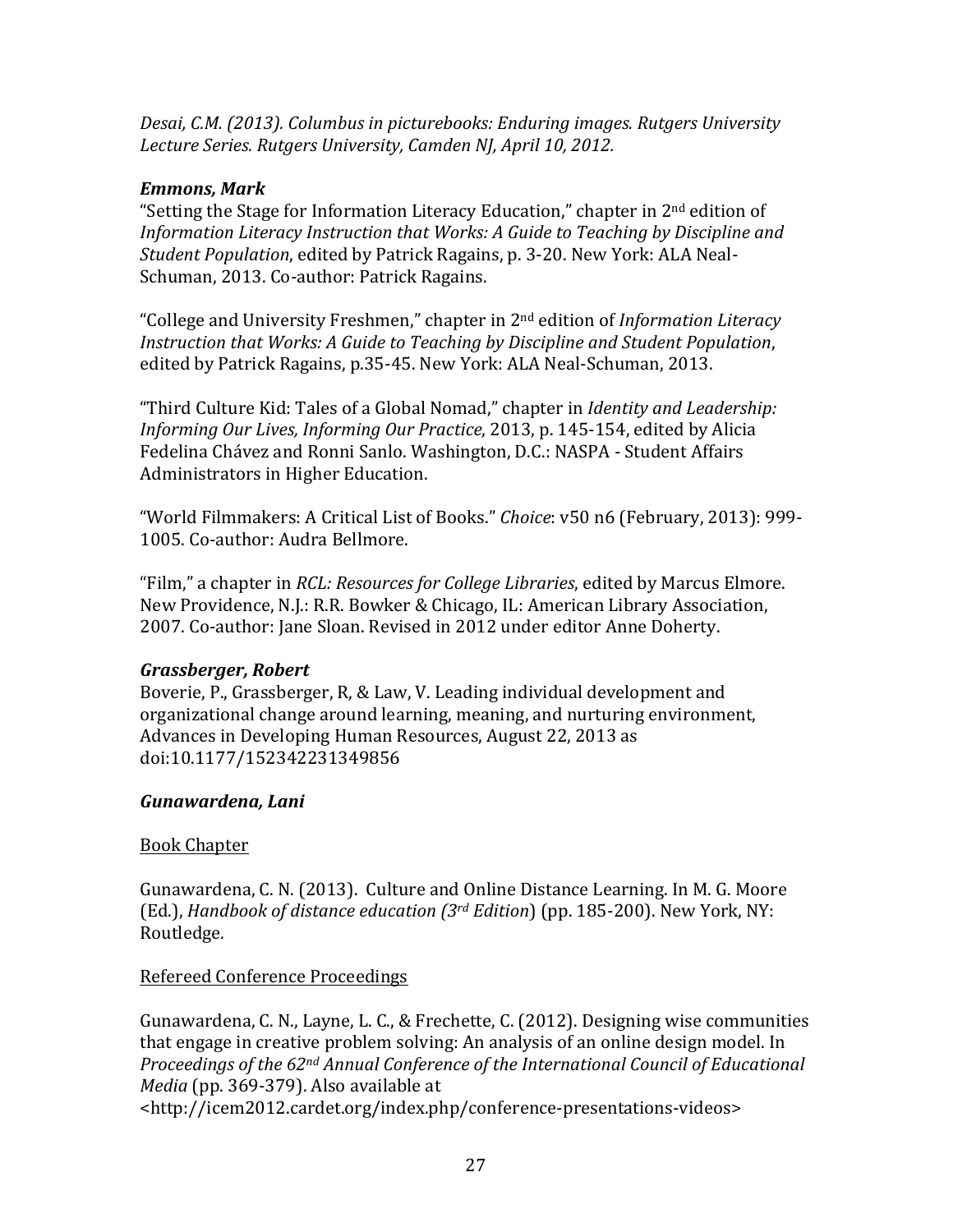Gunawardena, C. N., Jayatilleke, B. G., Fernando, S., Kulasekere, C., Lamontagne, M. D., Ekanayake, M. B., Thaiyamuthu, T. (2012). Developing online tutors and mentors in Sri Lanka through a community building model: Predictors of satisfaction. In *Proceedings of the International Conference on Advances in ICT for Emerging Regions* (pp. 145-155). doi: 10.1109/ICTer.2012.6421413

## *Keating, Kathleen*

*Artwork Brian's Shadow, international juried exhibit. Equine Dream Art Show and Sale. Sacramento, CA. June 7-9. Awarded 2nd place.*

## *Kostelecky, Sarah*

Kostelecky, Sarah. "UNM Indigenous Nations Library Program Fall Events." *NMLA Newsletter* 42.6 (2012): 7.

#### *Lubas, Rebecca*

*"Interaction between departments: Strategies for improving interdepartmental collaboration through communication" in Workplace Culture in Academic Libraries, edited by Kelly Blessinger and Paul Hrycaj, Woodhead Publishing, 14 pages. February 2013.*

*"Collaborating with Information Technology: Implementing Web Search at the University of New Mexico" with Zoe Chao. Cataloging & Classification Quarterly, 51:1/3 (2013).*

*The Metadata Manual: A Practical Workbook, with Amy Jackson and Ingrid Schneider. Woodhead Publishing, 2013.*

#### *Michener, William*

Costello, M.J., W.K, Michener, M. Gahegan, Z-Q. Zhang, and P. Bourne. 2013. Biodiversity data should be published, cited and peer-reviewed. 2013. *Trends in Ecology & Evolution* 28:454-461. http://dx.doi.org/10.7191/jeslib.2013.1024

Littauer, R., K. Ram, B. Ludaescher, W. Michener, and R. Koskela. 2012. Trends in use of scientific workflows: insights from a public repository and recommendations for best practice. *International Journal of Digital Curation* 7:92-100. 

Bendix, J., J. Nieschulze, and W.K. Michener. 2012. Data platforms in integrative biodiversity research. *Ecological Informatics* 11:1-4. Michener, W.K., S. Allard, A. Budden, R.B. Cook, K. Douglass, M. Frame, S. Kelling, R. Koskela, C. Tenopir, and D. Vieglais. 2012. Participatory design of DataONE—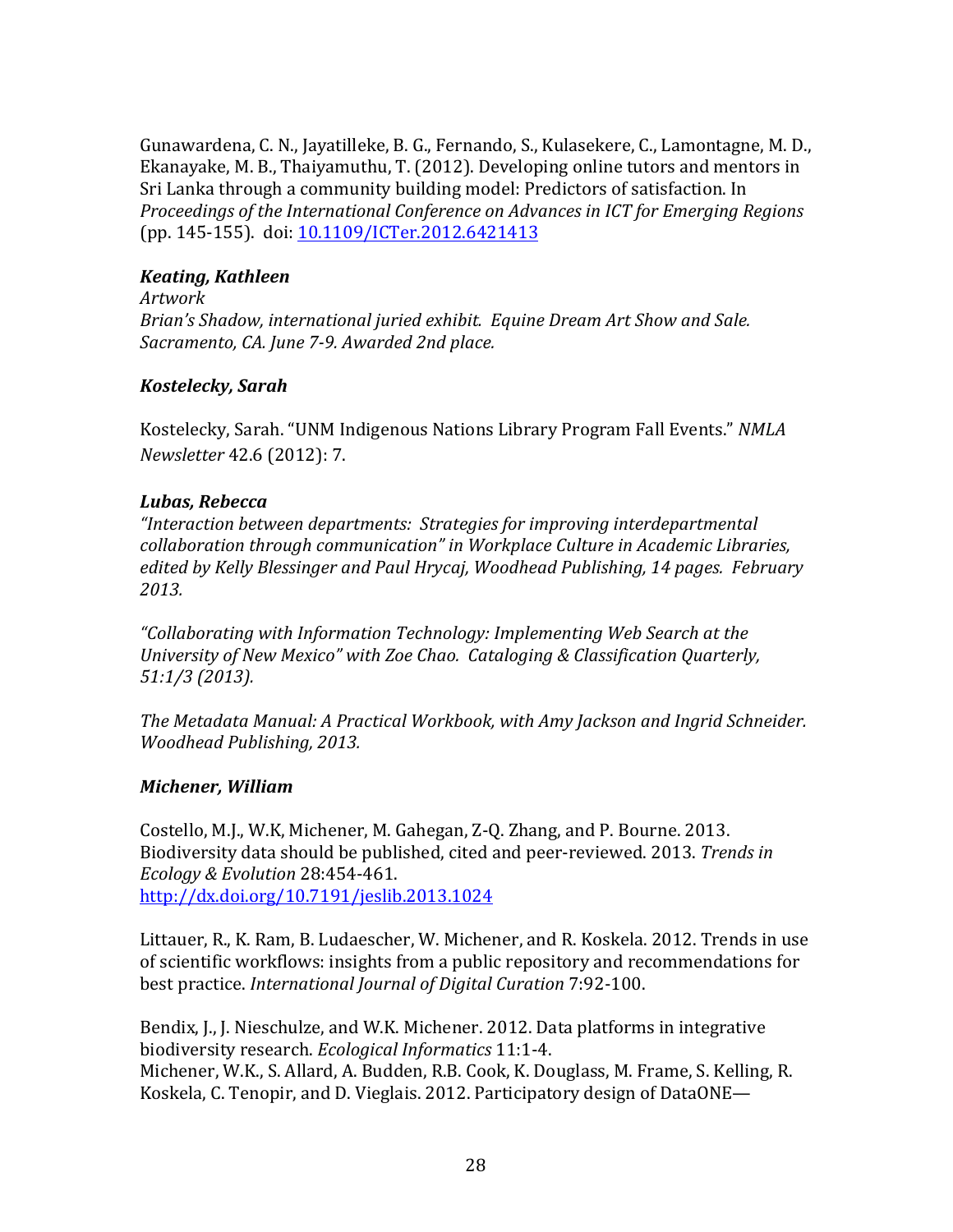Enabling cyberinfrastructure for the biological and environmental sciences. *Ecological Informatics* 11:5-15. 

Michener, W.K. and M.B. Jones. 2012. Ecoinformatics: supporting ecology as a dataintensive science. *Trends in Ecology & Evolution* 27:85-93.

Kelling, S., D. Fink, W. Hochachka, K. Rosenberg, R. Cook, T. Darnoulas, C. Silva, and W. Michener. 2013. Estimating species distributions—across space, through time, and with features of the environment. Pages 441-458 in Atkinson, M., R. Baxter, M. Parsons, P. Brezany, O. Corcho, J. van Hemert, and D. Snelling (Eds.) *The Data Bonanza: Improving Knowledge Discovery in Science, Engineering, and Business*, John Wiley & Sons, Inc. 

## **Quinn, Todd**

*Quinn, T., Benedict, K., & Dickey, J. (2012). Ligia Grischa: A successful Swiss colony on the Dakota Territory frontier. Great Plains Quarterly, 32(4), 247-260.*

## **Schadl, Suzanne**

Suzanne M. Schadl & Claire-Lise Bénaud "ASARO: Claiming Space in Digital Objects and Social Networks," Accepted (2013) for publication, *SALALM #56 Preserving Memory: Documenting and Archiving Latin American Human Rights.* Ed. Nerea Lamas. New Orleans: SALALM Secretaria

Suzanne M. Schadl & Claire-Lise Bénaud, "Renau's Mexican Exile: Political and Artistic Crossings," *SALALM # 54 Migrations and Connections: Latin America and Europe in the Modern World,* Ed. Pamela M. Graham. New Orleans: SALALM Secretariat (2012): 13-23.

Suzanne M. Schadl "Hispanic and Luso-Brazilian Languages and Literatures" a chapter in *RCL: Resources for College Libraries, Electronic Database (12/12).*

Amy S. Jackson, Kevin Comerford, Suzanne Schadl, Rebecca Lubas, "Discovering Our Library's Resources: Vendor Tools Versus In-House Tools" in *Planning and Implementing Resource Discovery Tools in Academic Libraries* Eds. Mary Pagliero Popp and Diane Dallis. Hershey PA: Information Science Reference, (2012): 194-224.

## **Book Review**

Suzanne M. Schadl *Blackness in the White Nation,* George Reid Andrews, Chapel Hill: University of North Carolina Press, 2011 in *Bulletin of Latin American Research*, 31:3 (2012), 385-386.

## **Wilkinson, Fran**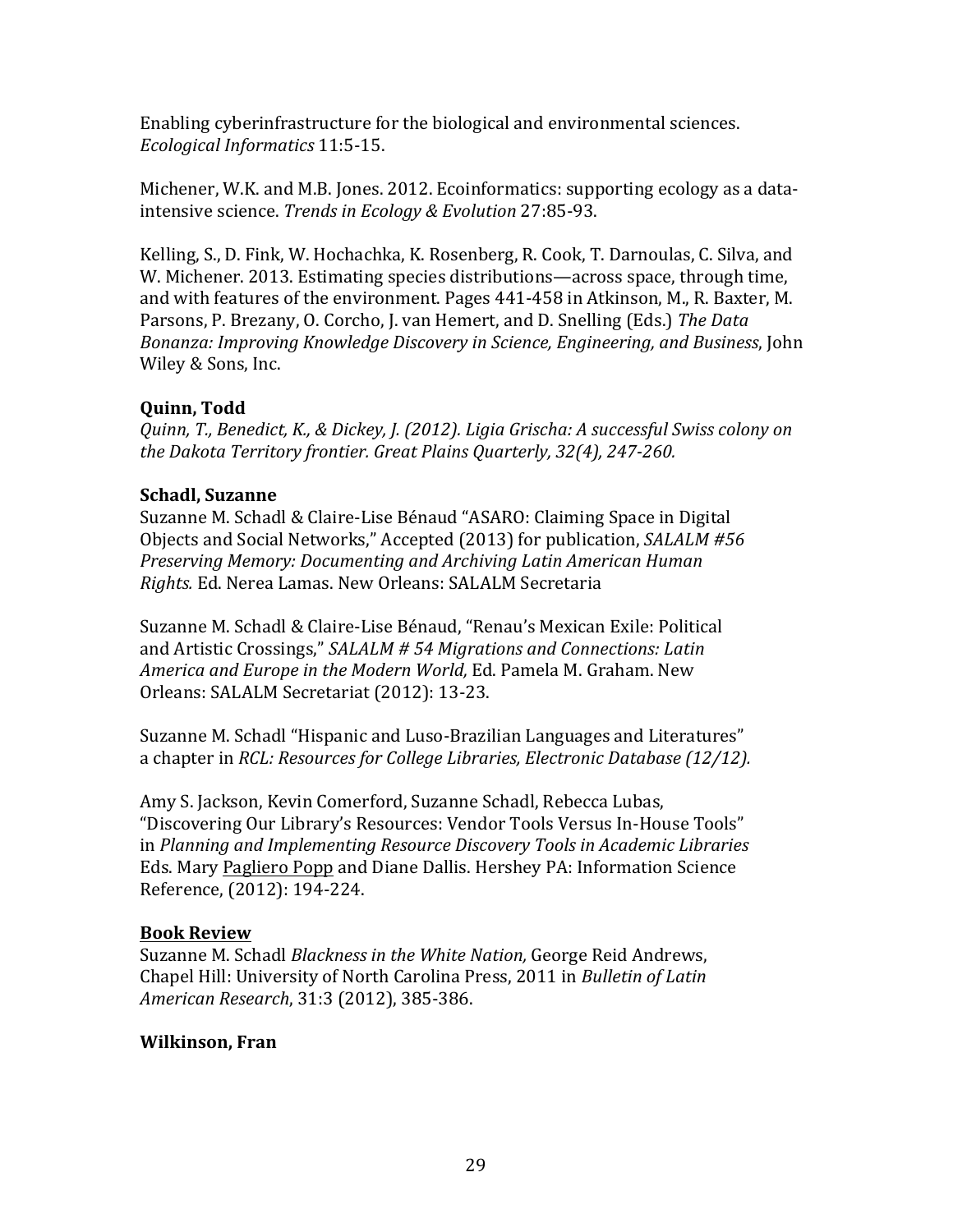Rio Grande Special Libraries Association, Webinar: "Disaster Planning: Lessons Learned from Real Disasters," March 2013. (Webinar presented by Fran Wilkinson and Nancy Dennis).

# **Professional Activities of Faculty and Staff**

# **Aguilar, Paulita**

- New Mexico Library Association's (NMLA) ALA/APA Councilor (elected position).
- Appointed to the American Indian Library Association's (AILA) Scholarship Committee
- NMLA's Mini-conference, "What Does your ALA Councilor Do for YOU?," Oct. 26, 2012.
- American Library Association's (ALA) Mid-winter Conference in Seattle, WA, Jan. 25-29, 2013.
- NMLA Treasurer (elected position) in April 2013.
- NMLA's Annual Conference, "This is Zotero: Teaching your students Zotero," Albuquerque, NM, April 10, 2013.
- ALA Annual, Chicago, IL, June 27-July 2, 2013.
- Mentored graduate students in the Circle of Learning Program, School of Library & Information Science, San Jose State University.
- Joint Conference for Librarians of Color, Kansas City, KA, Sept. 19-23, 2012.
- New Mexico Library Association's Annual Conference, Albuquerque, NM, April 17 and 19, 2013.
- Association of Tribal Archives, Libraries, Museums Conference, Santa Ana, NM, June 10-13, 2013.

**Karl Benedict** is a member of the Society for American Archeology, the New Mexico Geographic Information Council (NMGIC), the American Geophysical Union, and the American Society for Photogrammetry and Remote Sensing. Karl represents EDAC in the *Federation of Earth Science Information Partnership* (ESIP). Within the Federation, he serves as President. He also serves as the Chairman of the Board of Directors for the Foundation for Earth Science. Through his role in the ESIP Federation Karl serves as a member of the Data Management and Communications (DMAC) Steering Committee for the Integrated Ocean Observing Network. Karl is EDAC's representative to the Open Geospatial Consortium and the DataOne Data User's Group. He also chairs the Tri-State (NV, ID, NM) NSF EPSCoR Cyberinfrastructure working group. He also served on a proposal review panel for the National Science Foundation and as a peer-reviewer for *Computers, Environment and Urban Systems* during the reporting year.

## **Botts, Carroll**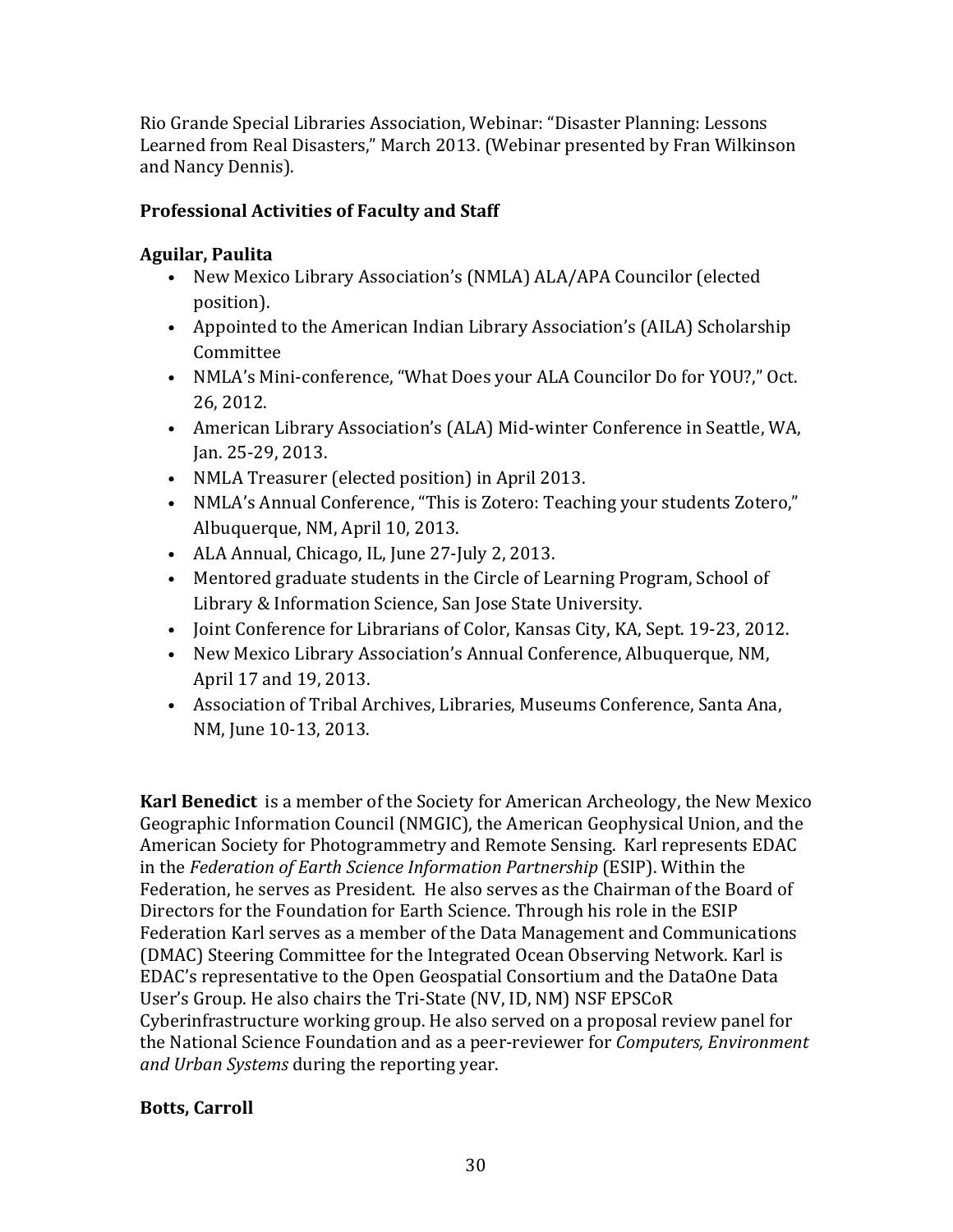Teaching: Art History 101, "Introduction to Art.: UNM Kirtland Air Force Base, Albuquerque, NM, Fall semester, 2012.

## **Bruesch, Mary**

Concert performances with Albuquerque Baroque Players: October 20 & 21, 2012, February 2 & 3, 2013, March 16 & 17, 2013, April 27 & 28, 2013

## **Desai, Christina M.**

Visiting Scholar, Department of Childhood Studies, Rutgers University, Academic Year 2012-2013.

## **Emmons, Mark**

Association of College & Research Libraries – At-Large Board member NSSE Information Literacy Task Force – Member

## **Grassberger, Robert**

Appointed to second term (4-year) by Governor Martinez – State Workforce Development Board. Serving on Business Engagement Subcommittee and Data and Performance Subcommittee (see attached for subcommittee descriptions). Serve as member and chair of Education committee for the New Mexico Rural Alliance. The mission of this nonprofit is to offer training to New Mexico's rural economic development community.

I took a team of 4 doctoral students (Team TILO) to the International Society for Performance Improvement in Reno, NV in April. They competed in a case study competition and presented at that conference. I have shared this story with you previously.

Team TILO and I have taught about performance improvement locally twice since Reno. First in May at the local chapter of ISPI. We did another presentation to the local chapter of the Human Resource Management Association. Probably 80 people in total were in attendance.

## Funding / Grants

Over the summer, I worked with an OI&LS doctoral student to develop the NM Rural Alliance Virtual Learning Community (RAVLC). We rolled it out at the Rural Forum held in Los Lunas on August 6. The RAVLC is a social networking site stood up on the open source software Commons-in- a-Box (CBOX). The objective is to provide a community where developers can meet and learn from each other as well as a place where they can find other learning assets. Part of the idea that went into the design came from an approach used by librarians in Australia. This project was funded by the Rural Alliance for \$15,750. While I worked on it in-kind, it provided funding for the doc student and a developer.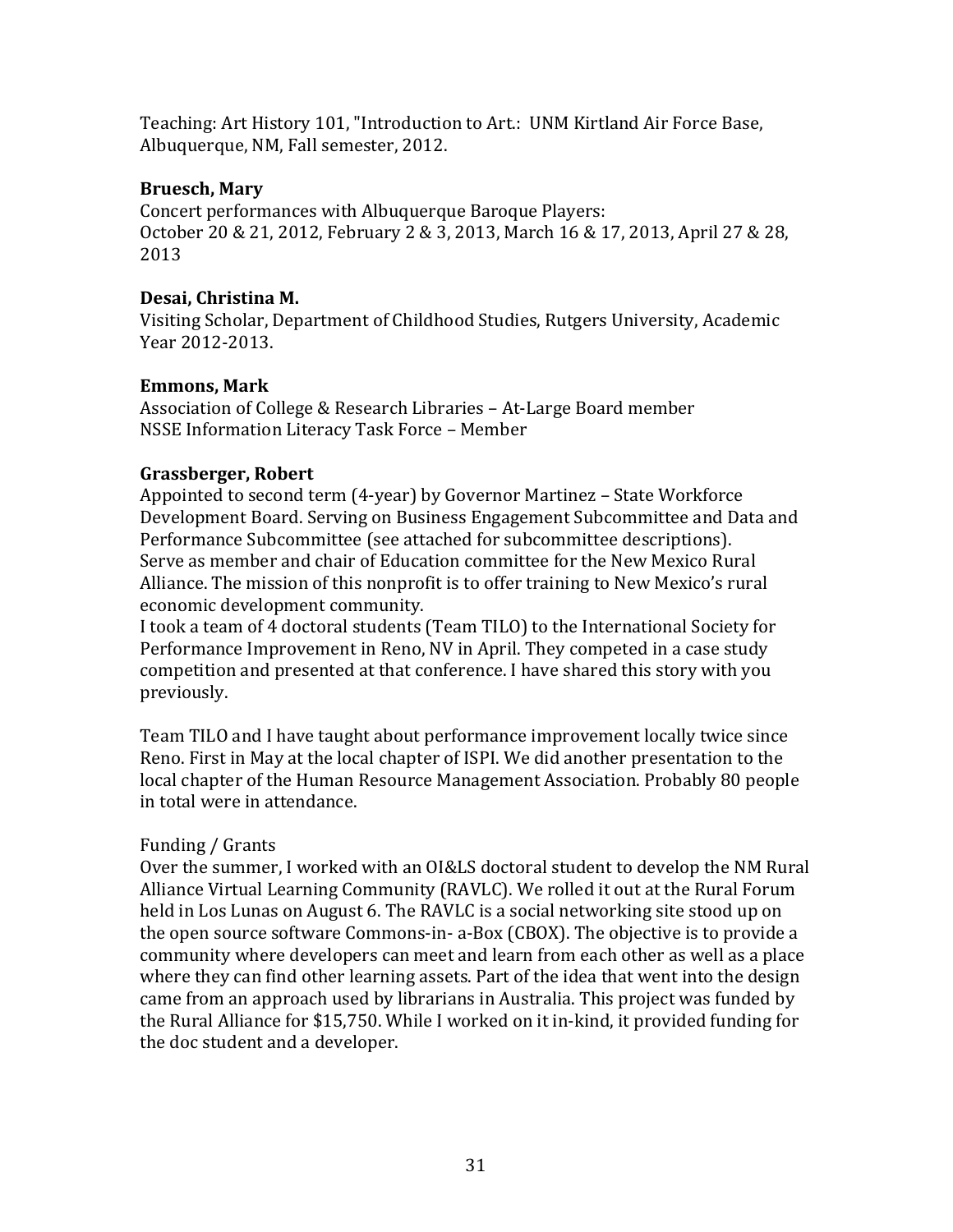## **Gunawardena, Lani**

## Refereed Conference Presentations:

Gunawardena, C. N., Layne, L. C., & Frechette, C. (September, 2012). Designing Wise Communities that Engage in Creative Problem Solving: An Analysis of an Online Design Model. *Paper presented at the 62nd Annual Conference of the International Council of Educational Media.* University of Nicosia, Cyprus.

Gunawardena, C. N., Jayatilleke, B. G., Fernando, S., Kulasekere, C., Lamontagne, M. D., Ekanayake, M. B., Thaiyamuthu, T. (December, 2012). Developing online tutors and mentors in Sri Lanka through a community building model: Predictors of satisfaction. *Paper presented at the 13th Annual International Conference on Advances in ICT for Emerging Regions*, Bandaranaike Memorial International Conference Hall, Colombo, Sri Lanka.

## Chair of the following Conference Sessions:

Parallel Session 1 - Problem Based Learning *at the 62nd Annual Conference of the International Council of Educational Media.* University of Nicosia, Cyprus.

Parallel Session A: e-Learning 2, at *The* 13th *Annual International Conference on Advances in ICT for Emerging Regions,* Colombo, Sri Lanka

#### Editorial Boards:

- Editorial Board Member, The *Journal of Distance Education*
- Editorial Board Member, *International Journal on New Trends in Education and Their Implications*
- Editorial Board Member *The Turkish Online Journal of Educational Technology*

Refereed Journal Reviewer. Reviewed manuscripts for:

*The American Journal of Distance Education*, *Distance Education, International Review of Research in Open and Distance Learning.*

**Evaluator** for *National Institute of Health (NIH), NCRR Science Education Partnership Award (SEPA) (R25)*, funded at \$1,304,489 in 2012. Title: "NM FRESH: New Mexico's Future Researchers Exploring Science and Health," a science inquiry-based learning program. 02/01/12-01/31/17. PIs Shiraz Mishra and Sally Davis, Prevention Research Center, Health Sciences Center, UNM. As Evaluator wrote evaluation plan for the grant proposal and worked on grant activities from August 2012 to March 2013. 

#### **Kostelecky, Sarah**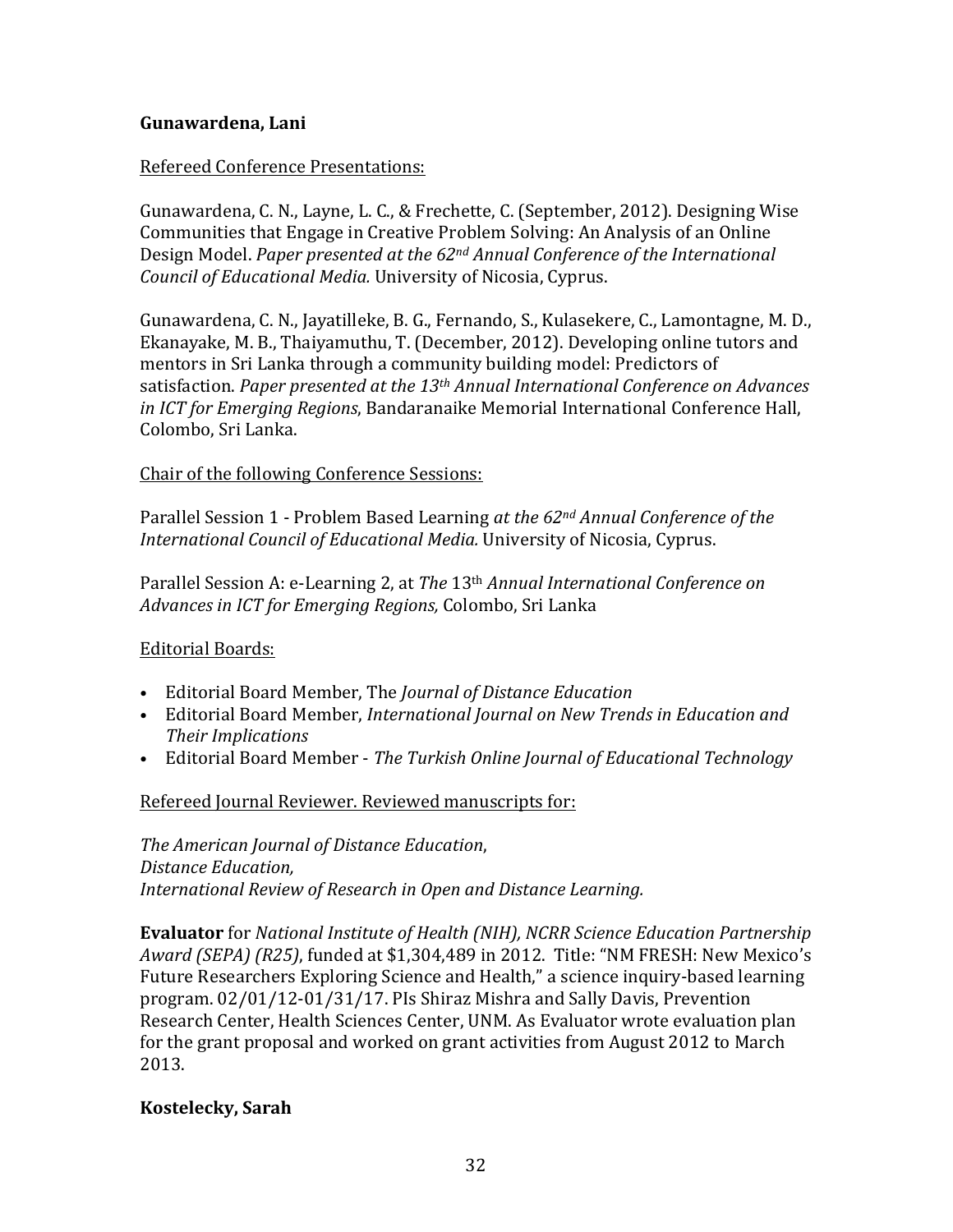Advisory Committee for Zuni: Engaging Teachers and Community (ZETAC) a partnership between UNM, W.K. Kellogg Foundation and Zuni Public School District in March 2013.

Mentored graduate students in the Circle of Learning Program, School of Library & Information Science, San Jose State University.

Joint Conference for Librarians of Color, Kansas City, KA, Sept. 19-23, 2012. New Mexico Library Association's Annual Conference, Albuquerque, NM, April 17 and 19, 2013.

Association of Tribal Archives, Libraries, Museums Conference, Santa Ana, NM, June 10-13, 2013.

#### **McLean, Clark**

American Choral Directors Association National Conference, Dallas, Texas, March 2013.

## **Schadl, Suzanne**

#### **Presentations**

Conference Presentation, *Tricking internet algorithms: La Energaia, contemporary indigenous thought and humanities classrooms* 58th annual meeting of SALALM (Seminar of the Acquisition of Latin American Library Materials) Coral Gables, FL 5/13

Commenter on Roundtable, E-books Update: New Developments, New 58th annual meeting of SALALM (Seminar of the Acquisition of Latin American Library Materials) Coral Gables, FL 5/13

Symposium Moderator, Interdisciplinary Dialogue and Closing Remarks, Richard E. Greenleaf Symposium in Latin America: Authority & Identity in Colonial Ibero-America, Albuquerque, NM 4/13

#### **Conferences**

Feria Internacional del Libro, Guadalajara, November 2012 (Funded through Title VI NRC, Administered through the Latin American and Iberian Institute) ALA Midwinter Conference, January 2013 Rocky Mountain Council Latin American Studies, April 2013 Seminar on the Acquisition of Latin American Library Materials, May 2013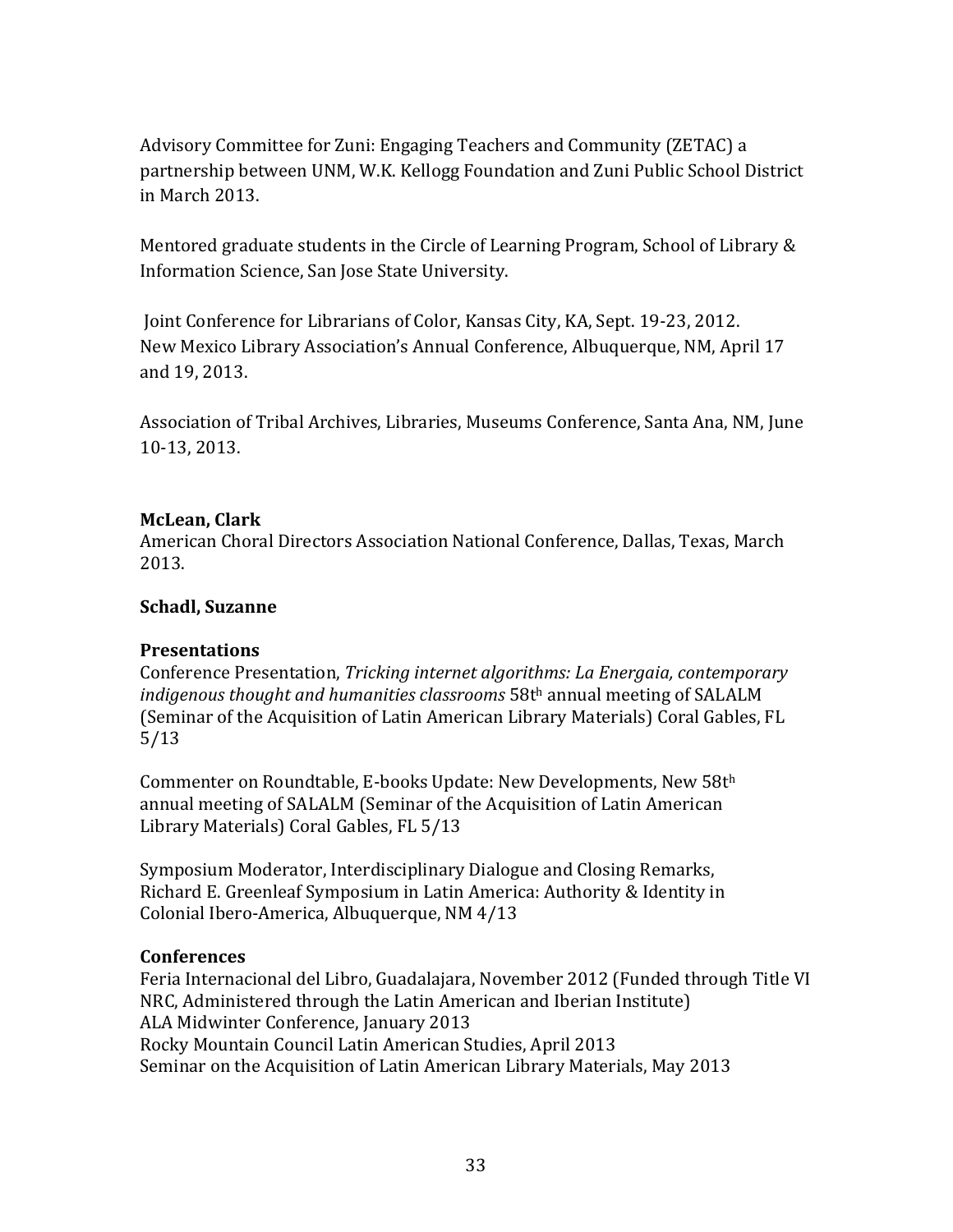## **Silbergleit, Beth**

New Mexico Historical Records Advisory Board (Governor appointee)

## **Wilkinson, Frances C.**

*Attended Association of Tribal Archives, Libraries, and Museums Conference, June 2013.*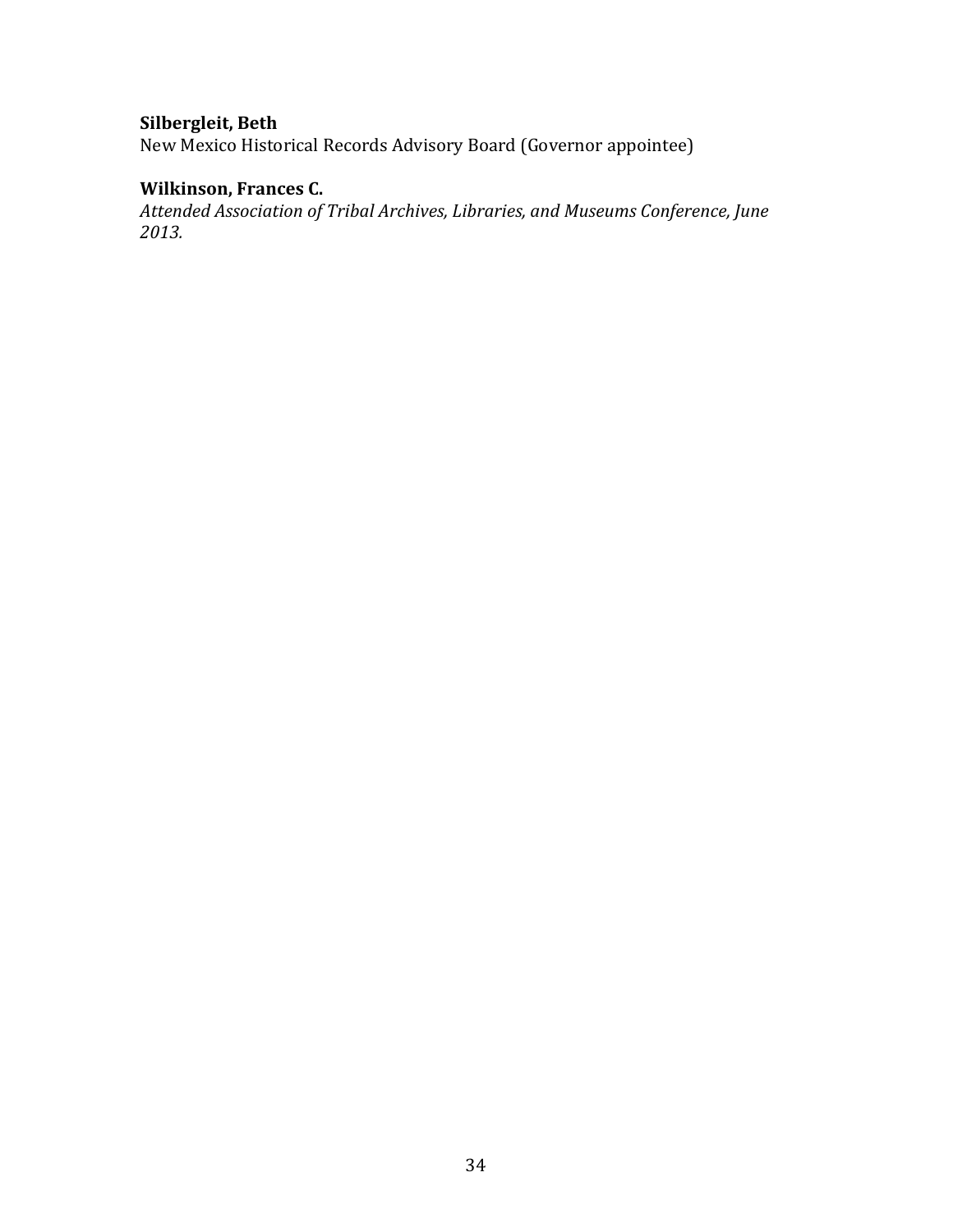## *Outside Sponsored Research*

## **Benedict, Karl**

| <b>Project Description/Sponsor</b>                                                                                                       | Account<br># | Amount $(\$)$ | Duration                                      |
|------------------------------------------------------------------------------------------------------------------------------------------|--------------|---------------|-----------------------------------------------|
| The Natl Science Foundation – EPSCoR.<br>Hydroclimate research infrastructure<br>development                                             | 985083       | \$566,895     | $09/01/08 -$<br>08/31/13                      |
| EPSCoR Track II. Collaborative hydroclimate<br>research between NM, NV and ID for<br>expanding research infrastructure and capacity      | 985089       | \$316,162     | $09/15/09$ -<br>08/31/12 (NCE<br>to $08/13$ ) |
| NASA – Access. Standards-based data and<br>model interoperability enhanced through<br>metadata exchange and provenance<br>representation | 985101       | \$181,451     | $05/01/12$ -<br>04/30/14                      |
| NM EPSCoR – Research Infrastructure. Energy-<br>Environment-Water research infrastructure<br>improvement.                                | 985108       | \$1,685,575   | $06/01/13 -$<br>05/31/18                      |

#### **Michener, William**

2013-2016 Western Center for Watershed Analysis and Visualization (WC-WAVE). NSF EPSCoR Track 2 award to G. Dana (Nevada), P. Goodwin (Idaho), and W.K. Michener. \$6,000,000.

2013-2018 Energize New Mexico. NSF EPSCoR award to W.K. Michener and M.J. Daniel. \$20,000,000.

2012-2013 Conceptualizing an Institute for Sustainable Earth and Environmental Software (ISEES). NSF award to M.B. Jones, P. Fox, C.B. Meyer, M.D. Schildhauer, and W.K. Michener. \$582,660.

2012-2017 USGS Earth Science Data Information. USGS Award No. G12AC20173. \$65,000.